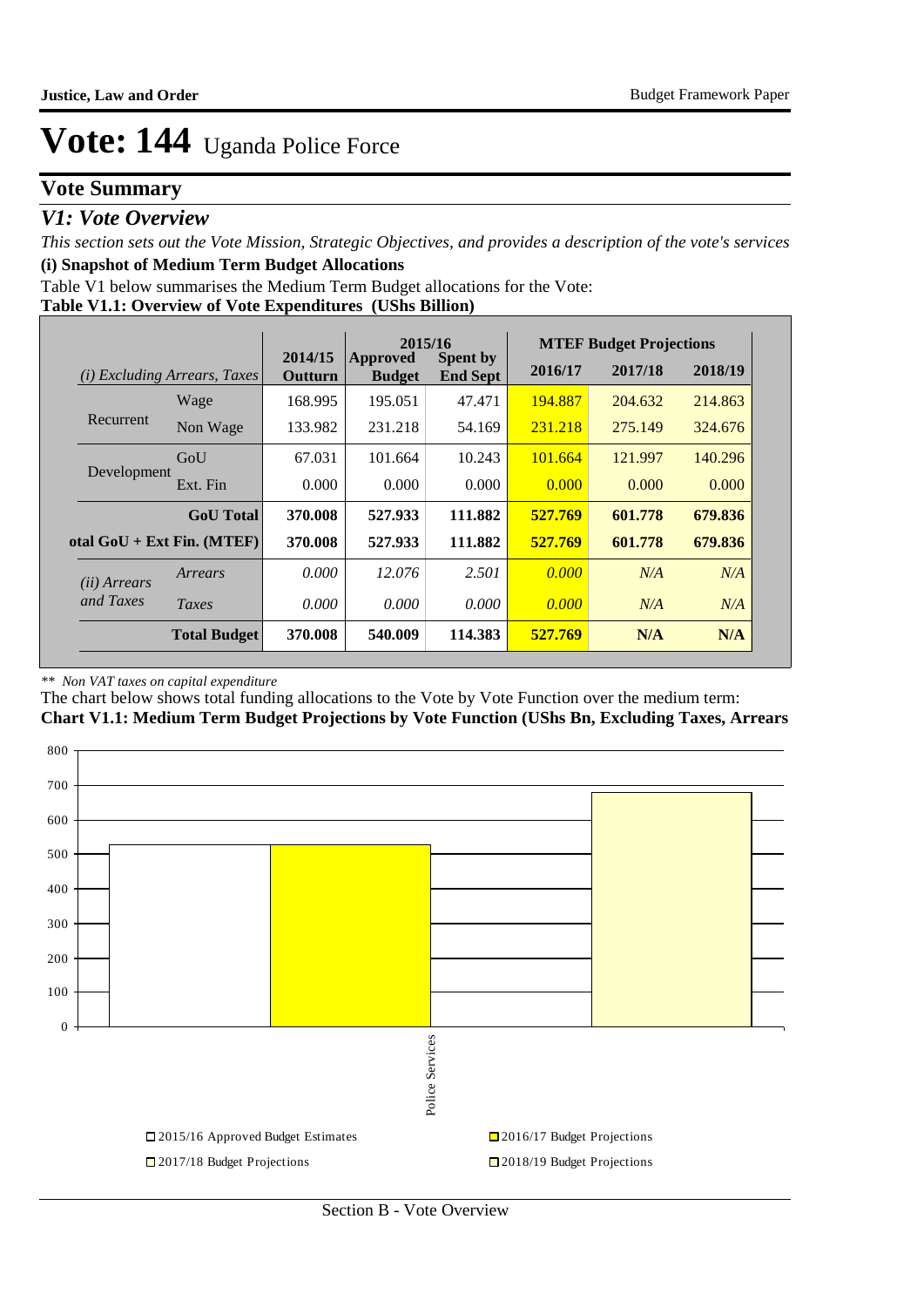### **Vote Summary**

#### **(ii) Vote Mission Statement**

The Vote's Mission Statement is:

*To secure life and property in partnership with the public in a committed and professional manner in order to promote development*

#### **(iii) Vote Outputs which Contribute to Priority Sector Outcomes**

The table below sets out the vote functions and outputs delivered by the vote which the sector considers as contributing most to priority sector outcomes.

| <b>Sector Outcome 1:</b>                                                                    | <b>Sector Outcome 2:</b>                                                    | <b>Sector Outcome 3:</b>                                               |
|---------------------------------------------------------------------------------------------|-----------------------------------------------------------------------------|------------------------------------------------------------------------|
| Strenghtened legal and policy<br>frameworks for JLOS operations and<br>national development | Access to JLOS services particularly for<br>the vulnerable persons enhanced | Observance of Human rights and<br><i>accountability promoted</i>       |
| <b>Vote Function: 1256 Police Services</b>                                                  |                                                                             |                                                                        |
| <b>Outputs Contributing to Outcome 1:</b>                                                   | <b>Outputs Contributing to Outcome 2:</b>                                   | <b>Outputs Contributing to Outcome 3:</b>                              |
| None                                                                                        | None                                                                        | <b>Outputs Provided</b>                                                |
|                                                                                             |                                                                             | 125601 Area Based Policing Services                                    |
|                                                                                             |                                                                             | 125604 Community Based Policing                                        |
|                                                                                             |                                                                             | 125605 Mobile Police Patrols                                           |
|                                                                                             |                                                                             | 125609 Police, Command, Control and<br>Planning                        |
|                                                                                             |                                                                             | <b>Outputs Funded</b>                                                  |
|                                                                                             |                                                                             | 125651 Cross Border Criminal<br>investigations (Interpol)              |
|                                                                                             |                                                                             | Capital Purchases                                                      |
|                                                                                             |                                                                             | 125680 Construction and Rehabilitation<br>of Police posts and stations |

### **Table V1.2: Sector Outcomes, Vote Functions and Key Outputs**

### *V2: Past Vote Performance and Medium Term Plans*

*This section describes past and future vote performance, in terms of key vote outputs and plans to address sector policy implementation issues.* 

#### **(i) Past and Future Planned Vote Outputs**

OUTCOME 1: STRENGTHENING THE LEGAL AND POLICY FRAMEWORK *2014/15 Performance*

Completed the review of the Police standing order (PSO), it is before Police Advisory Committee pending approval

Developed a draft customized UPF- JLOS Anti-corruption strategy.

Developed and launched guidelines for Quality Assurance for investigations

Conducted a sensitization workshop for 82 Senior officers of the Field Force Unit (FFU) on Human Rights Concepts, Public Order Management Act, 2013 (POMA), Prohibition and Prevention of Torture Act, 2012 (PPTA).

#### OUTCOME 2: ACCESS TO JLOS SERVICES ENHANCED

2.1 Prevention and Detection of Crime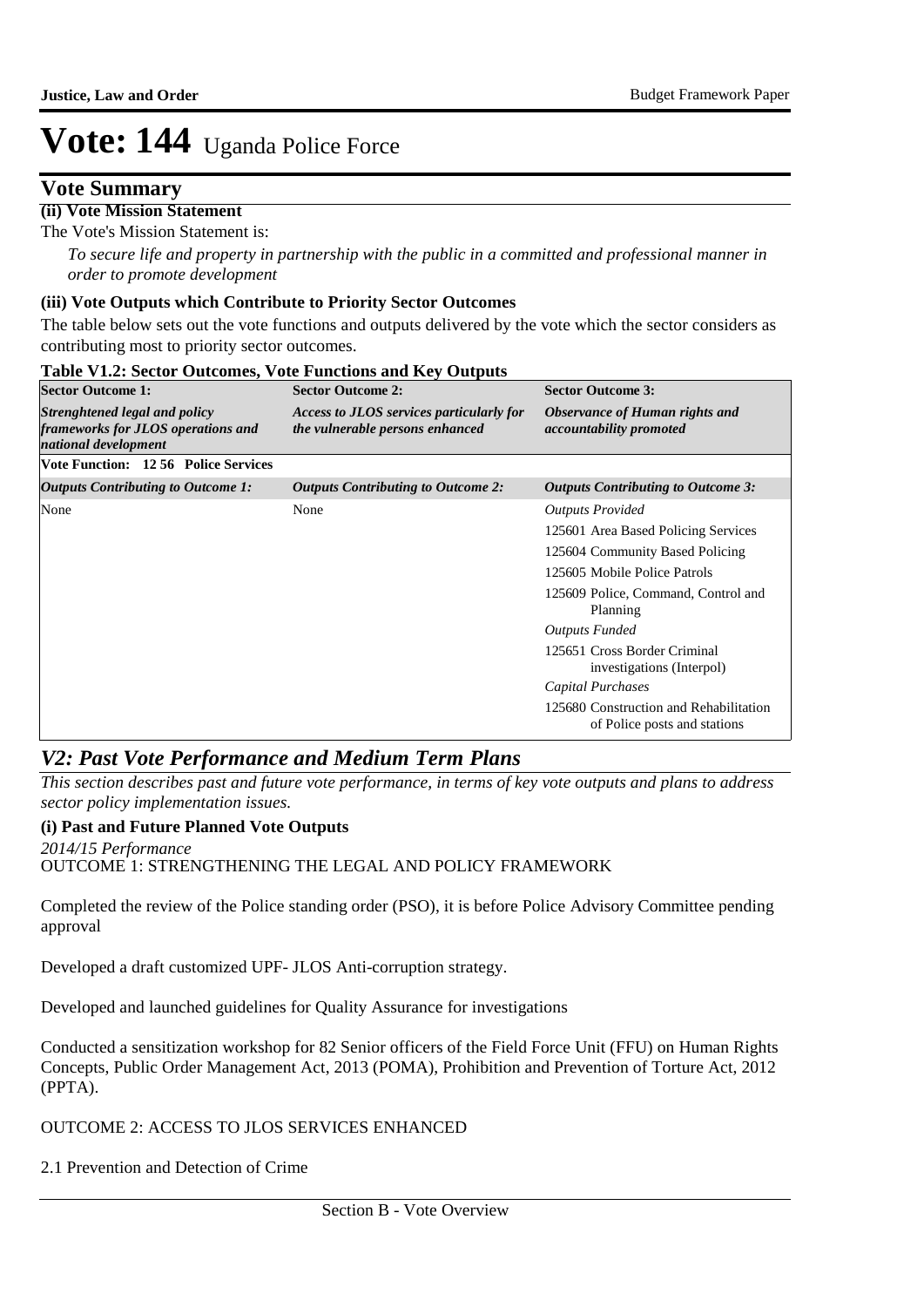### **Vote Summary**

Investigated 85,707 cases and submitted 20,399 to DPP and so far 4,299 convictions have been secured.

Trained 200 detectives in Fraud, Cyber and Homicide investigation techniques

Opened 3 new Canine Units in Kamuli, Bugongi (Sheema ) and Bugiri increasing the number from 50 to 53, and completed fencing of the canine breeding center at Nagalama

Tracked 4,394 cases using canine and arrested 2,517 suspects, and 928 taken to court, 184 convictions secured

Passed out and deployed 3000 PPCs (870 females) and 500 Cadets (190 females). This has improved the police: population ratio from 1:842 to 1:819 (Census 35M people). Also conducted recruitment of additional 3,500 recruits who are expected to start training in mid-April 2015. this will further reduce the ratio to 1:757 which is still far below the ideal ratio 1:500

Enhanced country wide community policing in the run up to the centenary plus celebrations focusing on the theme "from colonial to community policing" a century of challenges, achievements and transformation.

Under the programme 3,000 volunteer crime preventers were trained in basic police operations to support the fight against crime through community policing.

2.2 Protection of life and security of Property

Opened up a marine detach at Katwe to cover L. Edward, and L. George and also deployed 2 firefighting boats for fire rescue services on L. Victoria waters.

Responded to 256 fire emergency calls occurring in 244 premises that caused 20 deaths and 20 injuries

Concluded the pre- production inspection of the 2 Twin Helicopters expected to be delivered in July 2015

2.3 Regional Integration and Cooperation

Participated in 5 regional security meetings aimed at crime prevention and peace promotion in Mombasa, Addis Ababa and Nairobi and also benchmarked community policing system in Vietnam.

Conducted a Command Post and Field training exercise in Burundi and Ethiopia

2.4 Promotion of professionalism and management accountability

6,151 police officers (559 female) were promoted to various ranks to ensure efficiency and effectiveness in the management of policing services

Procured a Consultant who designed the police mariner and made the architectural drawings and bills of quantities.

Concluded the procurement process for the police college at Bwebajja on Entebbe road and partial payment made.

Completed the GEO study and soil test for the planned construction of Logistics and Engineering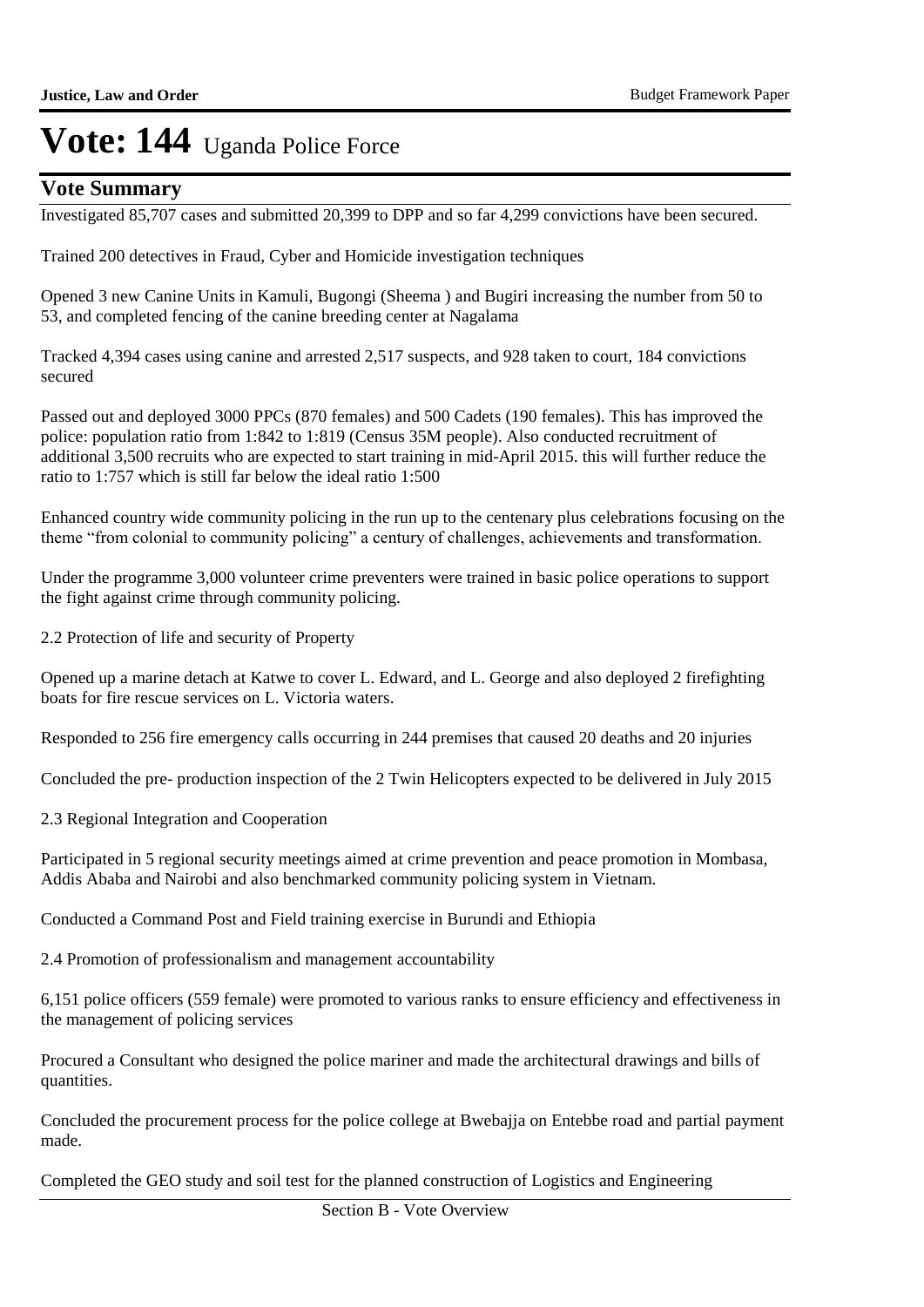### **Vote Summary**

#### Directorate Headquarters at Namanve

The third floor and roofing for Natete Police Station is expected to be completed by end of June 2015. This will end the phase of the supper structure.

90% of class rooms block and 70% of staff houses completed at Police Training School Kabalye.

24 Latrines completed in Rwenzori, Albertine, Elgon and Aswa regions to improve sanitation.

OUTCOME 3: PROMOTE OBSERVANCE OF HUMAN RIGHTS AND ACCOUNTABILITY

3.1 Protect and promote rights of suspects

Established 7 Regional Human Rights offices increasing the number to 16 (3 Headed by females).

The suspect profiling system has been completed and the tender for procuring an internet service provider to make the system operate has been advertised

Advert for the supply of electronic notice boards to Police Divisions of KMP to guide clients at 7 police stations–Katwe, CPS Kampala, Wandegeya, Kabalagala, Kajjansi, Kiira road & Jinja road

Inspected 7 police cells in Busoga Region to establish the conditions of detention facilities and observation of the 48 Hours rule.

3.2 Welfare and Production

Completed the Sub structure (Foundation) of the Cancer Treatment Hospital in Kololo.

Provided two pairs of Uniforms to the 42,735 (5,958 females) stitched from the Police Garment Factory at Jinja Road where the majority of the workers are spouses of policemen.

Procured 3 tractors for the farms of Kabalye, Yumbe and Olilim- Katakwi and out of the 100 acres of maize

planted in Kabalye, 3 tons of maize was harvested and supplied to support feeding of recruits at the training school.

5,256 Personnel (1,113 females) have so far benefitted from construction materials (Iron sheets cement and ridges) in the established 12 Regional duty free shops.

1,613 Personnel living with HIV/AIDS (PHAs) supported with nutritious supplements and drugs for opportunistic infections in addition to the 23 income generating projects (poultry, piggery, goats and Events *Preliminary 2015/16 Performance*

OUTCOME 1: STRENGTHENING THE LEGAL AND POLICY FRAMEWORK

Conducted consultation on the development of a Gender Policy developed to mainstream gender issues in policing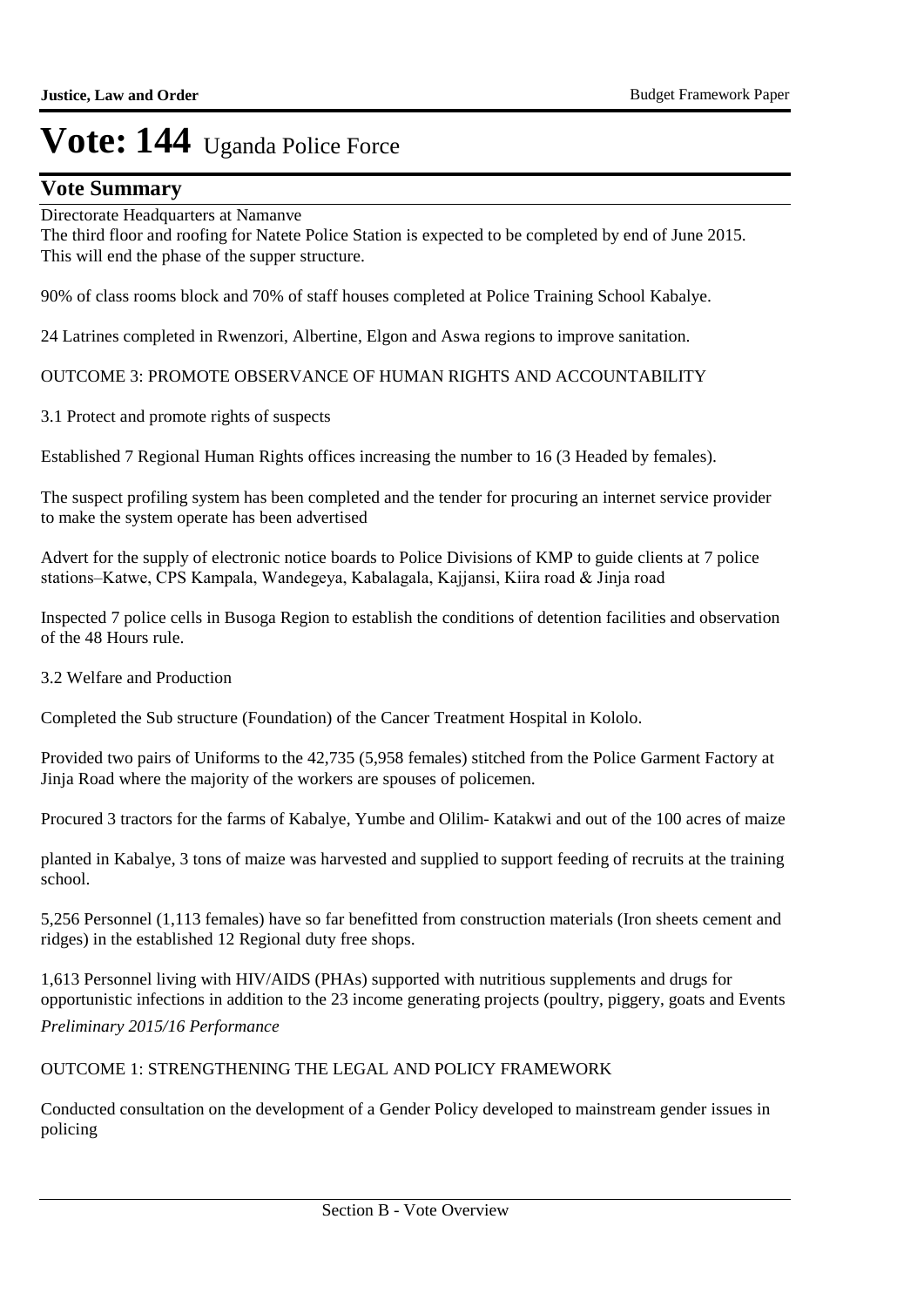### **Vote Summary**

#### OUTCOME 2: ACCESS TO JLOS SERVICES ENHANCED

#### 2.1 PREVENTION AND DETECTION OF CRIME

Recorded 9,011 reported cases, investigated 6,284 cases, submitted 2,132 cases to DPP and took 1,595 cases to court and secured 132 convictions

Trained 250 officers in police disciplinary court procedures

Sensitized 3,000 volunteer crime preventers to enhance community policing

#### 2.2 PROTECTION OF LIFE AND SECURITY OF PROPERTY

Continued to train the additional 3,500 new recruits (30% females) to reduce the police: population ratio from 1:819 to 1:757 basing on the census population of 35M people

Increased traffic deployment to enforce the Traffic and Road safety Act and mitigate traffic jam in major towns.

Opened a marine detach at Sabagolo on L.Albert

Received 50 vehicles and 2 helicopters to enhance operations and emergency response

2.3 Regional integration and cooperation

Participated in EAPPCO conferences and meetings in Nairobi and Kigali

Participated in a continental field training exercises in South Africa to access combat readiness of African forces in peacekeeping operations

Contributed peace keeping forces to the Regional East African Standby Force.

2.4 Policing the 2016 elections

Policing the first phase of the 2016 general elections beginning with the pre-election (Party primary elections, delegates conferences and Campaigns of the Presidential candidates)

#### 2.5 PROMOTION OF PROFESSIONALISM AND MANAGEMENT ACCOUNTABILITY

Natete roofed, Kabale, Morulem, Napak, Yumbe, Buliisa, Lumino Police Stations and phase 2 super structure of Logistics and Engineering Headquarter (3 ware houses and a boundary wall) and foundation for the Police mariner completed.

Storage facilities at Ikafe, Kabalye and Olilim Police training Schools constructed.

The Police College at Bwebajja operationalized.

Paid 6.3% (of the 30%) payment for bulk procurement of operational and specialized vehicles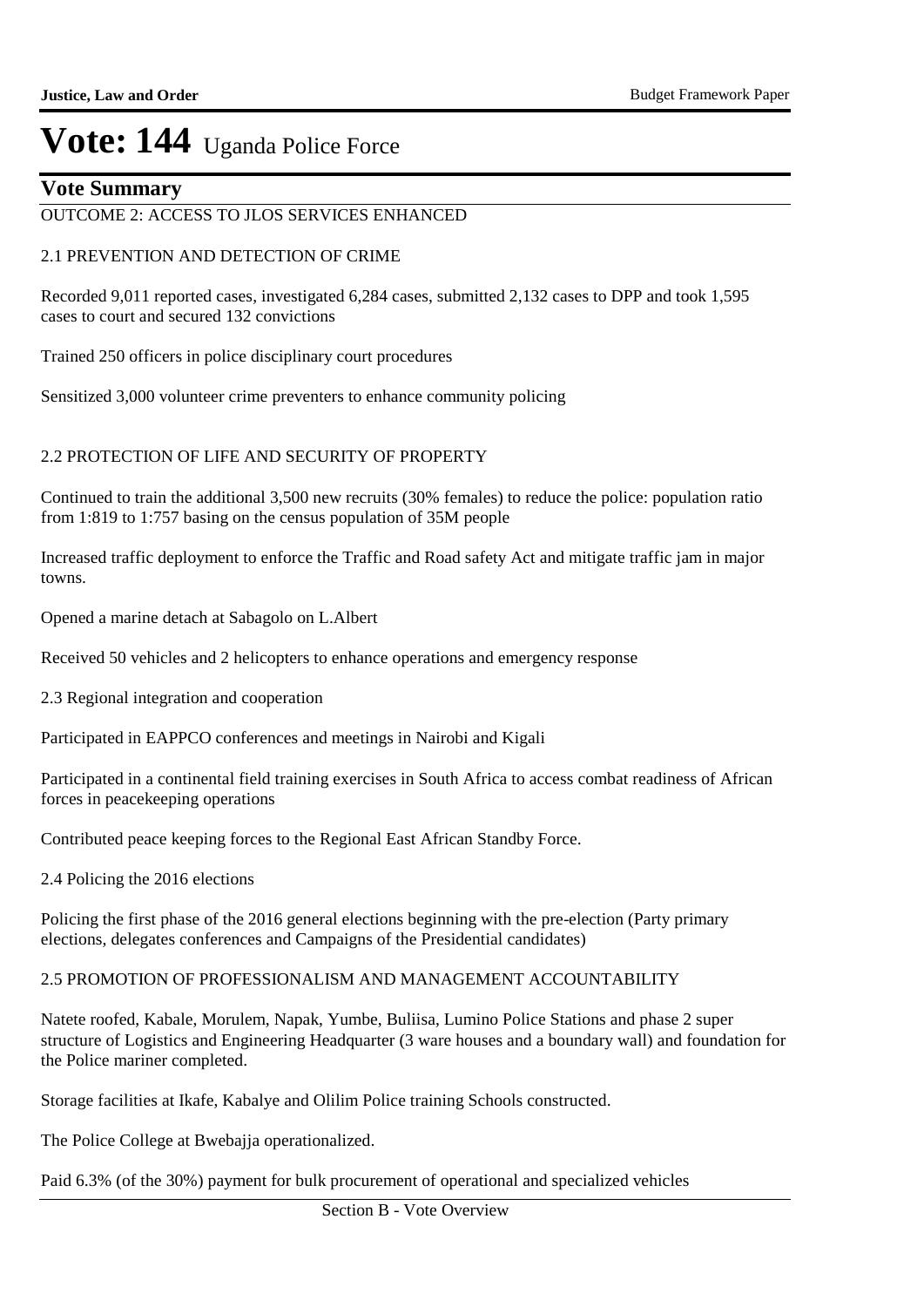### **Vote Summary**

Paid 33.6% (of the 35%) payment towards the supplied 2 twin engine Helicopter.

#### OUTCOME 3: PROMOTE OBSERVANCE OF HUMAN RIGHTS AND ACCOUNTABILITY

3.1 Protect and promote rights of suspects and customer care

Deployed the Suspect Profiling System (SPS) in 26 police regions

Installed 2 Electronic Notice Board at CPS Kampala and Katwe police station

Compliance unit formed to monitor corrupt practices in police

#### 3.4 WELFARE AND PRODUCTION

Cleared 160 acres for maize growing in PTS Olilim

Sensitized 222 officers on Project Planning and Management to enhance income-generating skills in Jinja, Bugiri and Tororo

| Vote, Vote Function<br><b>Key Output</b>                | <b>Approved Budget and</b><br><b>Planned outputs</b>                                                               |                               | 2015/16<br><b>Spending and Outputs</b><br><b>Achieved by End Sept</b>                                                                                                                                                              |                                                                    | 2016/17<br><b>Proposed Budget and</b><br><b>Planned Outputs</b>                                                                                  |        |
|---------------------------------------------------------|--------------------------------------------------------------------------------------------------------------------|-------------------------------|------------------------------------------------------------------------------------------------------------------------------------------------------------------------------------------------------------------------------------|--------------------------------------------------------------------|--------------------------------------------------------------------------------------------------------------------------------------------------|--------|
| <b>Vote: 144 Uganda Police Force</b>                    |                                                                                                                    |                               |                                                                                                                                                                                                                                    |                                                                    |                                                                                                                                                  |        |
| <b>Vote Function: 1256 Police Services</b>              |                                                                                                                    |                               |                                                                                                                                                                                                                                    |                                                                    |                                                                                                                                                  |        |
| <b>Output: 125601</b>                                   | <b>Area Based Policing Services</b>                                                                                |                               |                                                                                                                                                                                                                                    |                                                                    |                                                                                                                                                  |        |
| <b>Description of Outputs:</b>                          | Public safety and property<br>secured.<br>Improved handling of<br>demonstrations and public<br>gathering.          | Minimized abuse of fire arms. | Inspected operations of 99<br>PSOs. Supervised PSO<br>recruitments and Monitored<br>and 29 civilians. Registered<br>4,555 accidents with 962<br>fatality. Trained 50 traffic<br>officers on data collection and<br>EPS management. | firearms training of 4100 guards                                   | *Safety and security on<br>upcountry roads and highways<br>enhanced<br>*Public safety and security<br>enhanced<br>*Minimized abuse of fire arms. |        |
|                                                         | minimize accidents.                                                                                                | Improved safety on roads and  | system at Entebbe, Katwe,<br>Lugazi, Kayunga, Nsangi,<br>*Inspected driving schools in<br>Aswa and West Nile Regions to<br>assess the quality for training<br>motorists.                                                           | *Piloted the road crash database<br>Kyengera, Jinja Road and Njeru |                                                                                                                                                  |        |
| Performance Indicators:                                 |                                                                                                                    |                               |                                                                                                                                                                                                                                    |                                                                    |                                                                                                                                                  |        |
| accident fatality rate                                  |                                                                                                                    |                               |                                                                                                                                                                                                                                    |                                                                    | 7                                                                                                                                                |        |
|                                                         | Output Cost: UShs Bn:                                                                                              | 24.893                        | $UShs Bn$ :                                                                                                                                                                                                                        | 6.203                                                              | <b>UShs Bn:</b>                                                                                                                                  | 25.078 |
| <b>Output: 125602</b><br><b>Description of Outputs:</b> | <b>Criminal Investigations</b><br>* Effective response and<br>conclusive investigation of<br>35,000 violent crimes |                               | Recorded 9,011 reported cases,<br>inquired into 6,284 cases,<br>submitted 2,132 cases to DPP                                                                                                                                       |                                                                    | <i>*Response to crime scenes and</i><br>completion of investigations<br>improved                                                                 |        |

### **Table V2.1: Past and 2016/17 Key Vote Outputs\***

Section B - Vote Overview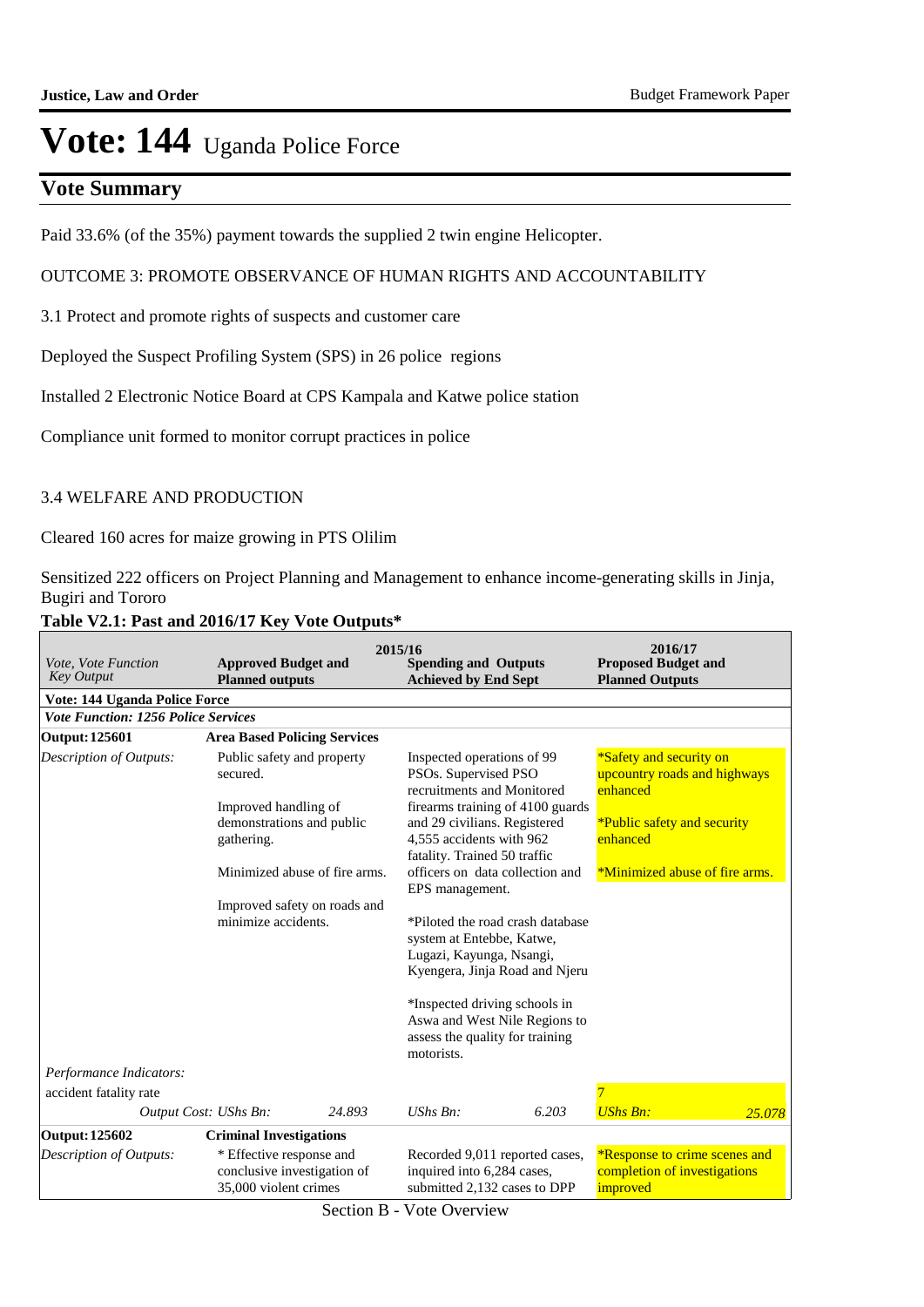|                                                                            |                                                                                                                                                | 2015/16                                                                                                                                                                                                                                                                                                                                                                                                                                                                                                                                                                                                                                                                                                                                                                                                                                       | 2016/17                                                                                                                         |
|----------------------------------------------------------------------------|------------------------------------------------------------------------------------------------------------------------------------------------|-----------------------------------------------------------------------------------------------------------------------------------------------------------------------------------------------------------------------------------------------------------------------------------------------------------------------------------------------------------------------------------------------------------------------------------------------------------------------------------------------------------------------------------------------------------------------------------------------------------------------------------------------------------------------------------------------------------------------------------------------------------------------------------------------------------------------------------------------|---------------------------------------------------------------------------------------------------------------------------------|
| Vote, Vote Function<br><b>Key Output</b>                                   | <b>Approved Budget and</b><br><b>Planned outputs</b>                                                                                           | <b>Spending and Outputs</b><br><b>Achieved by End Sept</b>                                                                                                                                                                                                                                                                                                                                                                                                                                                                                                                                                                                                                                                                                                                                                                                    | <b>Proposed Budget and</b><br><b>Planned Outputs</b>                                                                            |
|                                                                            | * Increased crime detection<br>* Quality of criminal<br>investigations improved<br>* Reduced CID case work load.<br>* Improved case management | and took 1,595 cases to court,<br>securing 132 convictions.<br>Reviewed the evidence Act on<br>sexual offences especially<br>defilement laws with<br>stakeholders. Monitored and<br>supervised CID activities<br>countrywide. Trained 97<br>officers in Fraud investigations<br>and 6 officers on CID ToT.<br>Inducted 200 PPCs into CID.<br>Conducted sensitization training<br>programs for 126 investigators<br>of sexual violence offences in 8<br>police regions. Provided 162<br>Intelligence bulletins on Terror<br>threats and vital installations.<br>Profiled 30 High Criminals<br>throughout the country.<br>Developed a draft Quality<br>Assurance manual for Ballistics.<br>Conducted sensitization<br>workshops for 112 Regional<br>CIIDs, O/C CIIDs, SOCOs,<br>uniformed and traffic personnel<br>in 3 police regions on scene | *Detection of crime increased<br>* Reduction of case backlog                                                                    |
| Performance Indicators:                                                    |                                                                                                                                                | management.                                                                                                                                                                                                                                                                                                                                                                                                                                                                                                                                                                                                                                                                                                                                                                                                                                   |                                                                                                                                 |
| Number of counter terrorism 540<br>awareness activities<br>conducted       |                                                                                                                                                | 140                                                                                                                                                                                                                                                                                                                                                                                                                                                                                                                                                                                                                                                                                                                                                                                                                                           | 540                                                                                                                             |
| Case work load per CID<br>officer                                          | 20                                                                                                                                             | 19                                                                                                                                                                                                                                                                                                                                                                                                                                                                                                                                                                                                                                                                                                                                                                                                                                            | $ 20\rangle$                                                                                                                    |
| % of reported violet crimes<br>investigated and passed on to<br><b>DPP</b> | 60                                                                                                                                             | 75                                                                                                                                                                                                                                                                                                                                                                                                                                                                                                                                                                                                                                                                                                                                                                                                                                            | 60                                                                                                                              |
| % of investigated to reported 45<br>cases                                  |                                                                                                                                                | 70                                                                                                                                                                                                                                                                                                                                                                                                                                                                                                                                                                                                                                                                                                                                                                                                                                            | 45                                                                                                                              |
| % of files returned by DPP<br>for want of evidence                         | 15                                                                                                                                             | 25                                                                                                                                                                                                                                                                                                                                                                                                                                                                                                                                                                                                                                                                                                                                                                                                                                            | 15                                                                                                                              |
| Output Cost: UShs Bn:                                                      | 35.495                                                                                                                                         | UShs Bn:<br>8.793                                                                                                                                                                                                                                                                                                                                                                                                                                                                                                                                                                                                                                                                                                                                                                                                                             | <b>UShs Bn:</b><br>35.954                                                                                                       |
| <b>Output: 125603</b><br>Description of Outputs:                           | <b>Counter Terrorism</b>                                                                                                                       |                                                                                                                                                                                                                                                                                                                                                                                                                                                                                                                                                                                                                                                                                                                                                                                                                                               |                                                                                                                                 |
|                                                                            | *Terrorist activities timely<br>detected, investigated and<br>prevented<br>*Community partnership and                                          | Secured dignitaries and other<br>persons at risk and protected<br>Tourists, Tourist sites and<br>facilities. Carried out security<br>audits at all vital installations                                                                                                                                                                                                                                                                                                                                                                                                                                                                                                                                                                                                                                                                        | *Ability and capacity to respond<br>and manage residual terrorism<br>incidents improved<br><i>*Public sensitized on counter</i> |
|                                                                            | vigilance well established in the<br>fight against terrorism                                                                                   | and man pad risk areas.<br>Conducted security operations,<br>surveillance and source                                                                                                                                                                                                                                                                                                                                                                                                                                                                                                                                                                                                                                                                                                                                                          | terrorism measures and<br>response.                                                                                             |
|                                                                            | *Capacity to identify and<br>respond to terrorist<br>threats/incidence increased                                                               | engagements in Kampala, Busia<br>and Malaba to monitor risk<br>communities and vulnerable<br>groups in order to negate                                                                                                                                                                                                                                                                                                                                                                                                                                                                                                                                                                                                                                                                                                                        |                                                                                                                                 |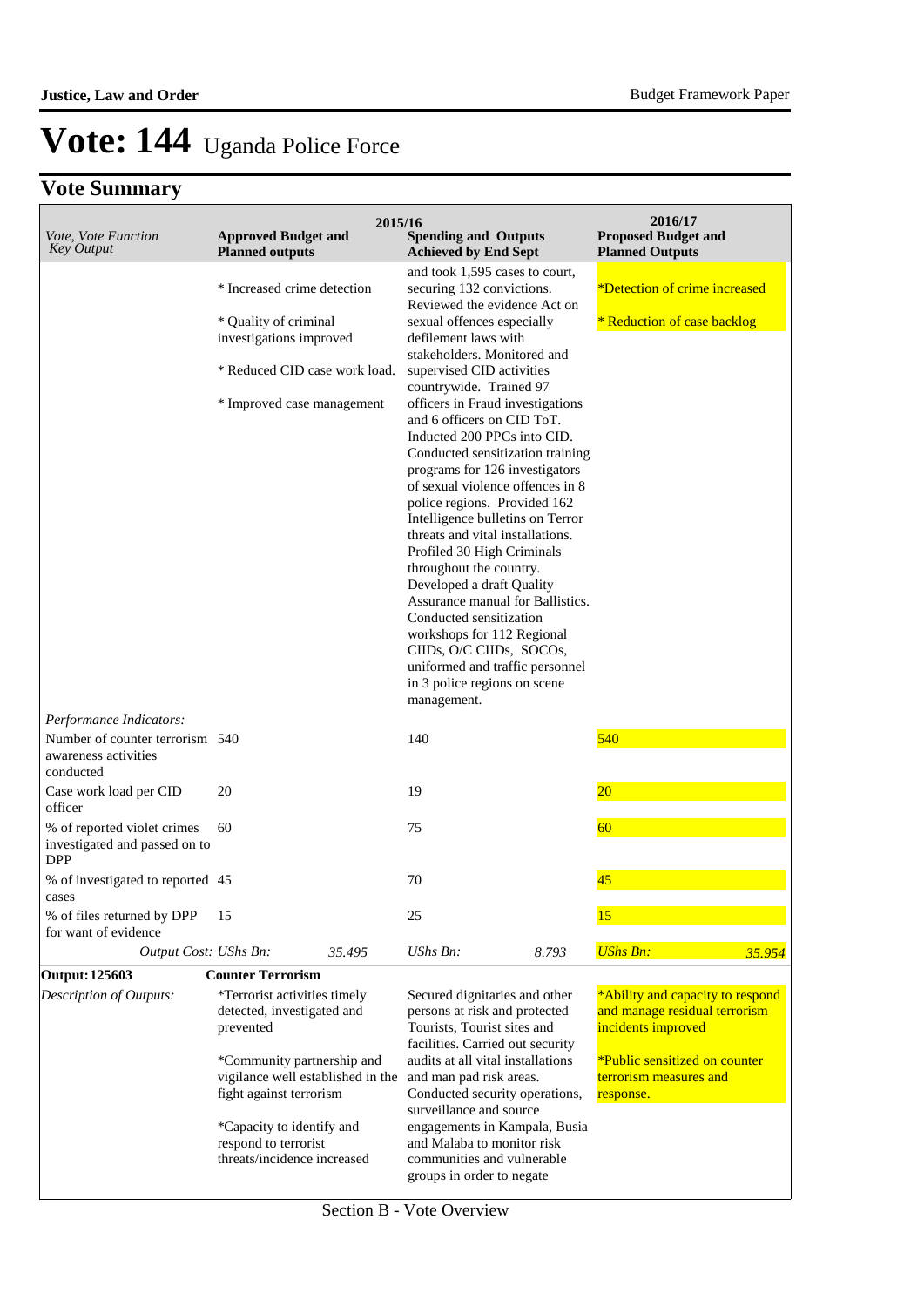| Vote, Vote Function<br><b>Key Output</b>                                    | <b>Approved Budget and</b><br><b>Planned outputs</b>                                                                                                                                                                                                                                                                                                                |                                                                                                                                                                                                                                                                                                                                                                                                                                                                                                                                                                                                                                                                                                                                                                                                                                                                                                                                                                                                                                    | 2015/16<br><b>Spending and Outputs</b><br><b>Achieved by End Sept</b>                                                                                                                                                                                                                                                                                                                                                                                                                                                                                                                                               |       | 2016/17<br><b>Proposed Budget and</b><br><b>Planned Outputs</b>                                                                                                             |        |
|-----------------------------------------------------------------------------|---------------------------------------------------------------------------------------------------------------------------------------------------------------------------------------------------------------------------------------------------------------------------------------------------------------------------------------------------------------------|------------------------------------------------------------------------------------------------------------------------------------------------------------------------------------------------------------------------------------------------------------------------------------------------------------------------------------------------------------------------------------------------------------------------------------------------------------------------------------------------------------------------------------------------------------------------------------------------------------------------------------------------------------------------------------------------------------------------------------------------------------------------------------------------------------------------------------------------------------------------------------------------------------------------------------------------------------------------------------------------------------------------------------|---------------------------------------------------------------------------------------------------------------------------------------------------------------------------------------------------------------------------------------------------------------------------------------------------------------------------------------------------------------------------------------------------------------------------------------------------------------------------------------------------------------------------------------------------------------------------------------------------------------------|-------|-----------------------------------------------------------------------------------------------------------------------------------------------------------------------------|--------|
| Performance Indicators:                                                     |                                                                                                                                                                                                                                                                                                                                                                     | against some risk groups being<br>lured into joining terrorist<br>activities and also resuscitate<br>ADF cells. Secured all public<br>events and functions through<br>access control, security sweeps<br>and armed protection. Ensured<br>security and safety of<br>radioactive sources at ten (10)<br>industries five (5) hospitals and<br>$s$ ix $(6)$ educational institutions<br>to ensure security of radioactive<br>sources and compliance with<br>internationally recommended<br>security regimes applicable to<br>radioactive sources. Carried out<br>Special Operations at Ntugamo<br>to ensure safety and security of<br>the road construction equipment<br>and materials. Ensured security<br>of commercial explosives and<br>other hazardous materials<br>during transportation, storage<br>and use. Destroyed 2 tons of<br><b>Explosive Ordinances (EODs)</b><br>and Explosive Remnants of War<br>(ERWs). Implemented Counter<br>Terrorism resolutions with<br>Rwandan National Police in<br>compliance with the MOU. |                                                                                                                                                                                                                                                                                                                                                                                                                                                                                                                                                                                                                     |       |                                                                                                                                                                             |        |
| % of personnel trained to<br>identify and respond to<br>terrorist incidents | 77                                                                                                                                                                                                                                                                                                                                                                  |                                                                                                                                                                                                                                                                                                                                                                                                                                                                                                                                                                                                                                                                                                                                                                                                                                                                                                                                                                                                                                    | 56                                                                                                                                                                                                                                                                                                                                                                                                                                                                                                                                                                                                                  |       | 77                                                                                                                                                                          |        |
| Output Cost: UShs Bn:                                                       |                                                                                                                                                                                                                                                                                                                                                                     | 11.254                                                                                                                                                                                                                                                                                                                                                                                                                                                                                                                                                                                                                                                                                                                                                                                                                                                                                                                                                                                                                             | UShs Bn:                                                                                                                                                                                                                                                                                                                                                                                                                                                                                                                                                                                                            | 2.781 | <b>UShs Bn:</b>                                                                                                                                                             | 11.347 |
| <b>Output: 125604</b><br>Description of Outputs:                            | <b>Community Based Policing</b><br>* Public police partnership<br>strengthened<br>* Model community policing<br>posts rolled out<br>* Skills and knowledge in<br>community policing improved<br>* Enhanced gender, child and<br>family protection services<br>* Welfare of police personnel<br>and their families improved<br>* Patriotism enhanced and<br>promoted |                                                                                                                                                                                                                                                                                                                                                                                                                                                                                                                                                                                                                                                                                                                                                                                                                                                                                                                                                                                                                                    | Registered 4,247 cases of<br>domestic violence, counseled<br>1,077 victims/suspects, referred<br>273 cases to other stakeholders<br>and took 339 cases to court.<br>Jointly trained 420 participants<br>(police officers, resident state<br>attorneys, medical practitioners<br>and probation social welfare<br>officers on early marriages,<br>FGM, SGBV, medical and case<br>management in the regions of<br>Kigezi, Hoima, Moroto, Elgon<br>and Sipi regions. A total of 197<br>sensitization workshops, 87<br>radio programs, 103 school<br>visits, 36 institutional visits,<br>262 home visits and 16 training |       | *Public Police partnership<br>strengthened<br>*Gender, child and family<br>protection services enhanced<br><i>*Crime prevention model of</i><br>community policing enhanced |        |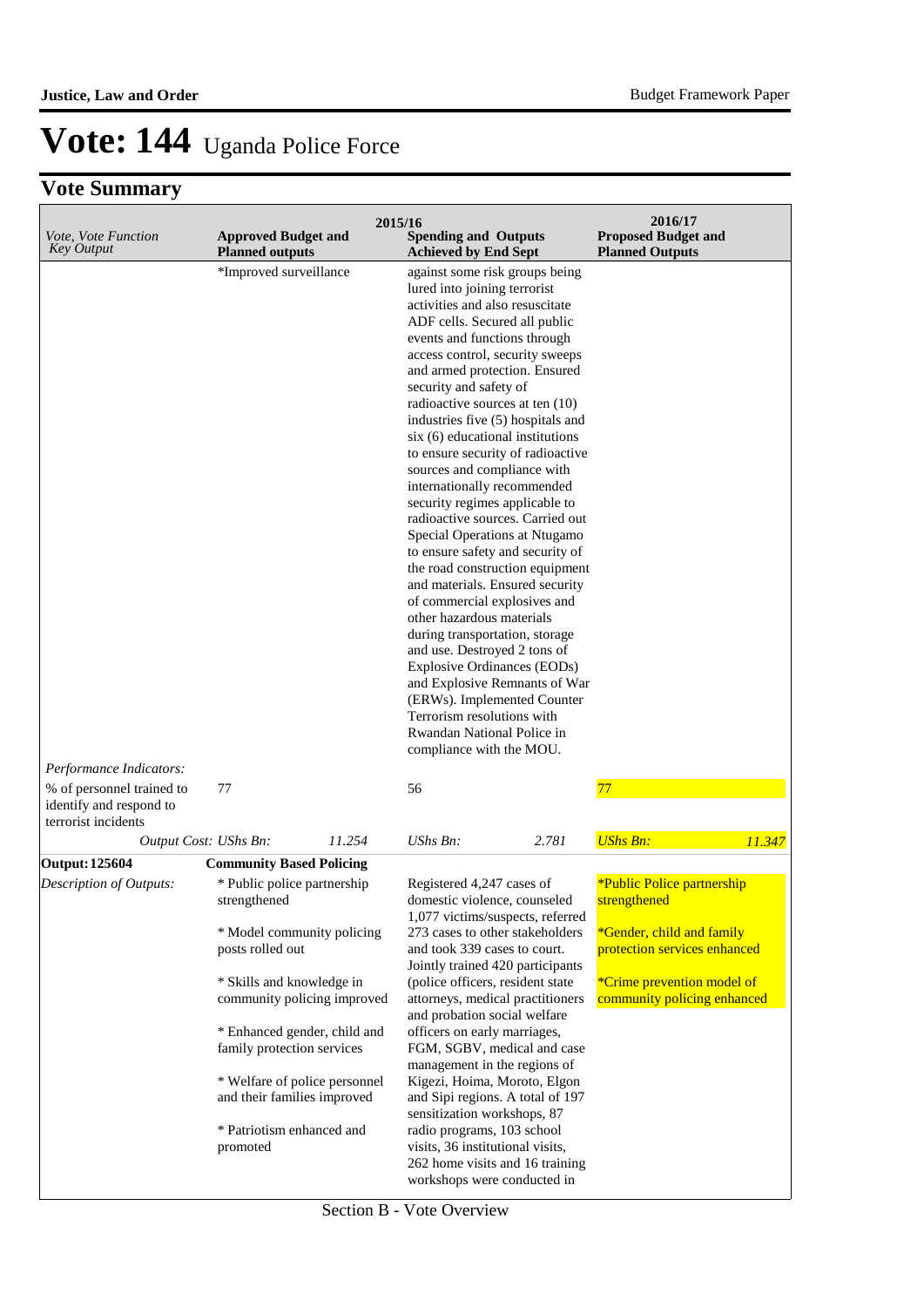## **Vote Summary**

| Vote, Vote Function<br><b>Key Output</b>                               | <b>Approved Budget and</b><br><b>Planned outputs</b>                            | 2015/16 | <b>Spending and Outputs</b><br><b>Achieved by End Sept</b>                                                                                                                                                                                                                                                                                                                              |        | 2016/17<br><b>Proposed Budget and</b><br><b>Planned Outputs</b>                |        |
|------------------------------------------------------------------------|---------------------------------------------------------------------------------|---------|-----------------------------------------------------------------------------------------------------------------------------------------------------------------------------------------------------------------------------------------------------------------------------------------------------------------------------------------------------------------------------------------|--------|--------------------------------------------------------------------------------|--------|
|                                                                        |                                                                                 |         | this quarter benefiting 50,581<br>participants. Sensitized<br>volunteer crime preventers to<br>anhance community policing.<br>Carried out inspection,<br>evaluation and monitoring of<br>community policing activities in<br>Soroti, Mbale, Kabalore,<br>Kyegegwa, Mityana, Mubende,<br>Kyankwanzi, Adjumani and<br>Moyo, Mbarara, Isingiro,<br>Ibanda, Mitooma, Buhweju and<br>Sheema. |        |                                                                                |        |
| Performance Indicators:                                                |                                                                                 |         |                                                                                                                                                                                                                                                                                                                                                                                         |        |                                                                                |        |
| % of reported domestic<br>violence cases investigated<br>and concluded | 83                                                                              |         | 40                                                                                                                                                                                                                                                                                                                                                                                      |        | 83                                                                             |        |
| % of public complaints<br>against police officers<br>disposed off      | 84                                                                              |         | 21                                                                                                                                                                                                                                                                                                                                                                                      |        | 84                                                                             |        |
| Output Cost: UShs Bn:                                                  |                                                                                 | 16.691  | <b>UShs Bn:</b>                                                                                                                                                                                                                                                                                                                                                                         | 4.167  | <b>UShs Bn:</b>                                                                | 16.733 |
| <b>Output: 125605</b>                                                  | <b>Mobile Police Patrols</b>                                                    |         |                                                                                                                                                                                                                                                                                                                                                                                         |        |                                                                                |        |
| Description of Outputs:                                                | * Visibility of police personnel<br>at urban centers and high ways<br>enhanced  |         | Managed public order in the<br>country during the party<br>consultations and primaries<br>elections. Provided patrols and                                                                                                                                                                                                                                                               |        | * Visibility of police personnel<br>at urban centers and high ways<br>enhanced |        |
|                                                                        | * Public demonstrations and<br>disorders professionally handled                 |         | general security in major towns,<br>municipalities, highways and<br>urban areas                                                                                                                                                                                                                                                                                                         |        | * Public demonstrations and<br>disorders professionally handled                |        |
| Performance Indicators:                                                |                                                                                 |         |                                                                                                                                                                                                                                                                                                                                                                                         |        |                                                                                |        |
| Number of Public order<br>incidents managed peacefully                 | 25                                                                              |         | 5                                                                                                                                                                                                                                                                                                                                                                                       |        | 25                                                                             |        |
| Output Cost: UShs Bn:                                                  |                                                                                 | 52.634  | UShs Bn:                                                                                                                                                                                                                                                                                                                                                                                | 14.901 | <b>UShs Bn:</b>                                                                | 52.733 |
| <b>Output: 125606</b>                                                  | Anti Stock Theft                                                                |         |                                                                                                                                                                                                                                                                                                                                                                                         |        |                                                                                |        |
| Description of Outputs:                                                | * Enhanced peace and security<br>in Karamoja and the<br>neighboring communities |         | Registered 76 incidents of cattle<br>thefts in which 487 animals<br>were stolen and 409 recovered.<br>Conducted community policing<br>in 10 areas prone to cattle theft                                                                                                                                                                                                                 |        | *Security within Karamoja<br>region and its neighbourhoods<br><b>improved</b>  |        |
|                                                                        | * Reduced possession of illegal<br>guns                                         |         |                                                                                                                                                                                                                                                                                                                                                                                         |        |                                                                                |        |
|                                                                        | * Minimized incidence of cattle<br>rustling and theft                           |         |                                                                                                                                                                                                                                                                                                                                                                                         |        |                                                                                |        |
| Performance Indicators:                                                |                                                                                 |         |                                                                                                                                                                                                                                                                                                                                                                                         |        |                                                                                |        |
| % of rustled livestock<br>recovered                                    | 85                                                                              |         | 84                                                                                                                                                                                                                                                                                                                                                                                      |        | 85                                                                             |        |
| Output Cost: UShs Bn:                                                  |                                                                                 | 41.701  | <b>UShs Bn:</b>                                                                                                                                                                                                                                                                                                                                                                         | 8.535  | <b>UShs Bn:</b>                                                                | 41.800 |
| <b>Output: 125607</b>                                                  | <b>Other Specialised Police Services</b>                                        |         |                                                                                                                                                                                                                                                                                                                                                                                         |        |                                                                                |        |
| Description of Outputs:                                                | * Increased coverage of canine<br>services                                      |         | Performed 2,122 canine<br>tracking's leading to 1,033<br>arrests (792 adult males, 182                                                                                                                                                                                                                                                                                                  |        | *Access to canine services<br>improved                                         |        |
|                                                                        | * Increased coverage of<br>maritime services                                    |         | adult females, 40 juvenile males<br>and 09 juvenile females) of                                                                                                                                                                                                                                                                                                                         |        | <i>*Maritime security and safety</i><br>enhanced                               |        |

Section B - Vote Overview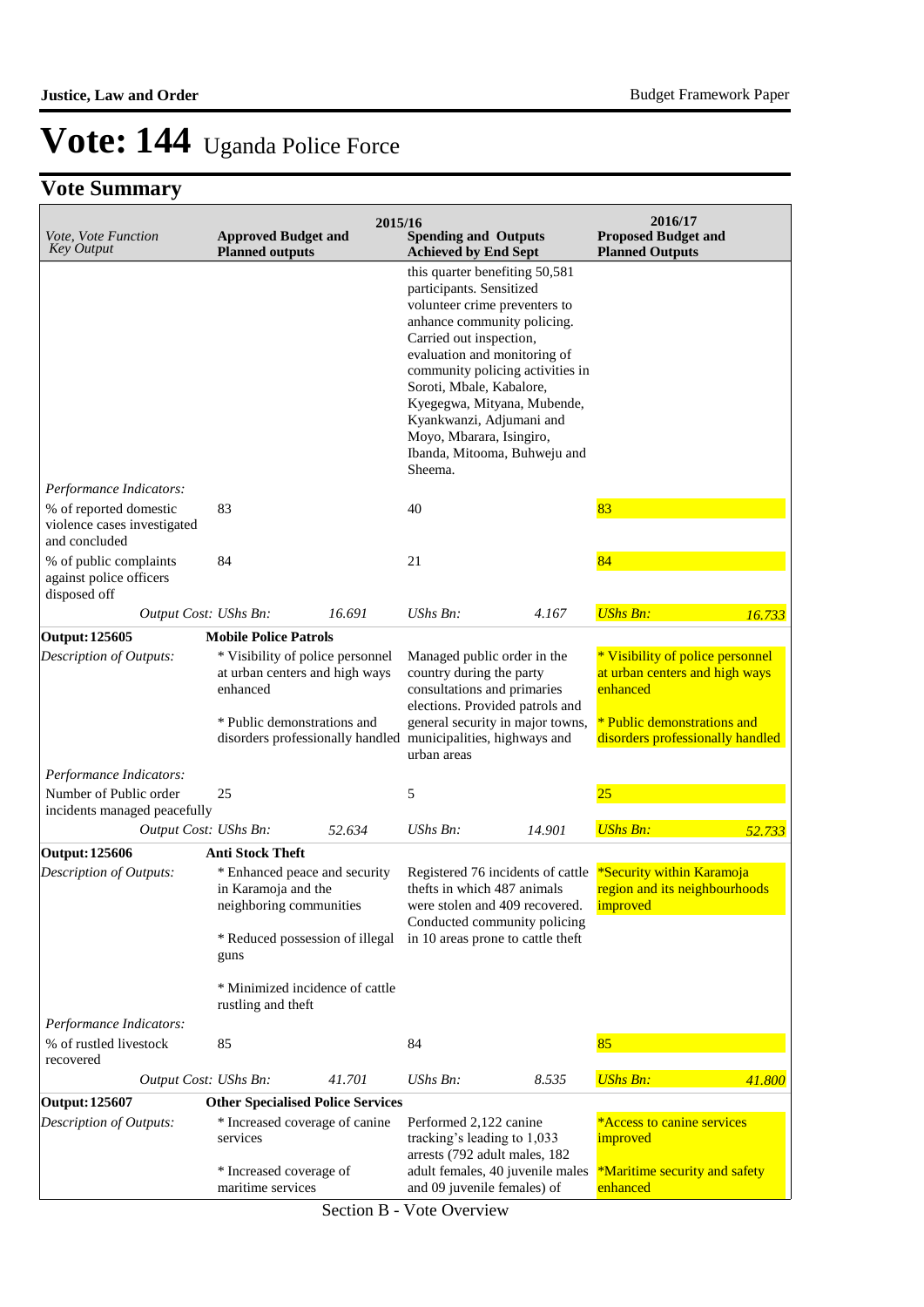| Vote, Vote Function<br><b>Approved Budget and</b><br><b>Spending and Outputs</b><br><b>Key Output</b><br><b>Planned outputs</b><br><b>Planned Outputs</b><br><b>Achieved by End Sept</b><br>whom 369 persons were taken<br>* Induct 500 new recruits in<br>to court securing 168<br><i>*Public fire safety awareness</i><br>increased<br>convictions.<br>diving<br>Inducted 33 PPCs into maritime<br><i><b>*Coverage of fire and rescue</b></i><br>* Community policing program<br>conducted to enlighten the<br>services. Handled 115 marine<br>services increased<br>public of specialized police<br>incidents, rescued 62 people<br>services<br>and 45 fatalités. Policed 06<br><i>*Emergency capabilities</i><br>improved<br>Special duty operations<br>* Increased coverage of fire and<br>including the International<br>rescue services<br>Scouts Jamboree at Kazi.<br>Conducted 216 Maritime<br>sensitization and community<br>policing at all maritime<br>establishments. Supported<br>fisheries enforcement against<br>fishing mal-practices on water.<br>Trained 08 officers in<br>leadership and weaponry skills<br>for better field operations.<br>Opened a marine detach at<br>Sabagolo on L. Albert<br>Responded to 240 fire incidents<br>throughout the country<br>*Carried out 20 fire safety<br>inspections & sensitization<br>*Provided security to 8 Oil $&$<br>Gas enforcement teams of the<br>department of Petroleum supply<br>to ensure compliance with<br>petroleum application Acts<br>2003 and 2008, Petroleum<br>Supply Regulations 2009 and<br>Petroleum supply Act 2013<br>*Carried out public awareness<br>and security education on Oil<br>and Gas policy.<br>*Conducted inspection of<br>personnel at deployment points<br>and monitored crimes on Oil &<br>Gas industry including<br>vandalism and theft and<br>enhanced coordination with<br>stakeholders<br>Performance Indicators:<br>Time taken to process<br>forensic exhibits<br>Proportion of SPCs and<br>0.29<br>0.01<br>0.29<br>former LAPs trained in<br>Human rights observance | 2015/16 | 2016/17                    |
|------------------------------------------------------------------------------------------------------------------------------------------------------------------------------------------------------------------------------------------------------------------------------------------------------------------------------------------------------------------------------------------------------------------------------------------------------------------------------------------------------------------------------------------------------------------------------------------------------------------------------------------------------------------------------------------------------------------------------------------------------------------------------------------------------------------------------------------------------------------------------------------------------------------------------------------------------------------------------------------------------------------------------------------------------------------------------------------------------------------------------------------------------------------------------------------------------------------------------------------------------------------------------------------------------------------------------------------------------------------------------------------------------------------------------------------------------------------------------------------------------------------------------------------------------------------------------------------------------------------------------------------------------------------------------------------------------------------------------------------------------------------------------------------------------------------------------------------------------------------------------------------------------------------------------------------------------------------------------------------------------------------------------------------------------------------------------|---------|----------------------------|
|                                                                                                                                                                                                                                                                                                                                                                                                                                                                                                                                                                                                                                                                                                                                                                                                                                                                                                                                                                                                                                                                                                                                                                                                                                                                                                                                                                                                                                                                                                                                                                                                                                                                                                                                                                                                                                                                                                                                                                                                                                                                              |         | <b>Proposed Budget and</b> |
|                                                                                                                                                                                                                                                                                                                                                                                                                                                                                                                                                                                                                                                                                                                                                                                                                                                                                                                                                                                                                                                                                                                                                                                                                                                                                                                                                                                                                                                                                                                                                                                                                                                                                                                                                                                                                                                                                                                                                                                                                                                                              |         |                            |
|                                                                                                                                                                                                                                                                                                                                                                                                                                                                                                                                                                                                                                                                                                                                                                                                                                                                                                                                                                                                                                                                                                                                                                                                                                                                                                                                                                                                                                                                                                                                                                                                                                                                                                                                                                                                                                                                                                                                                                                                                                                                              |         |                            |
|                                                                                                                                                                                                                                                                                                                                                                                                                                                                                                                                                                                                                                                                                                                                                                                                                                                                                                                                                                                                                                                                                                                                                                                                                                                                                                                                                                                                                                                                                                                                                                                                                                                                                                                                                                                                                                                                                                                                                                                                                                                                              |         |                            |
|                                                                                                                                                                                                                                                                                                                                                                                                                                                                                                                                                                                                                                                                                                                                                                                                                                                                                                                                                                                                                                                                                                                                                                                                                                                                                                                                                                                                                                                                                                                                                                                                                                                                                                                                                                                                                                                                                                                                                                                                                                                                              |         |                            |
|                                                                                                                                                                                                                                                                                                                                                                                                                                                                                                                                                                                                                                                                                                                                                                                                                                                                                                                                                                                                                                                                                                                                                                                                                                                                                                                                                                                                                                                                                                                                                                                                                                                                                                                                                                                                                                                                                                                                                                                                                                                                              |         |                            |
|                                                                                                                                                                                                                                                                                                                                                                                                                                                                                                                                                                                                                                                                                                                                                                                                                                                                                                                                                                                                                                                                                                                                                                                                                                                                                                                                                                                                                                                                                                                                                                                                                                                                                                                                                                                                                                                                                                                                                                                                                                                                              |         |                            |
|                                                                                                                                                                                                                                                                                                                                                                                                                                                                                                                                                                                                                                                                                                                                                                                                                                                                                                                                                                                                                                                                                                                                                                                                                                                                                                                                                                                                                                                                                                                                                                                                                                                                                                                                                                                                                                                                                                                                                                                                                                                                              |         |                            |
|                                                                                                                                                                                                                                                                                                                                                                                                                                                                                                                                                                                                                                                                                                                                                                                                                                                                                                                                                                                                                                                                                                                                                                                                                                                                                                                                                                                                                                                                                                                                                                                                                                                                                                                                                                                                                                                                                                                                                                                                                                                                              |         |                            |
|                                                                                                                                                                                                                                                                                                                                                                                                                                                                                                                                                                                                                                                                                                                                                                                                                                                                                                                                                                                                                                                                                                                                                                                                                                                                                                                                                                                                                                                                                                                                                                                                                                                                                                                                                                                                                                                                                                                                                                                                                                                                              |         |                            |
|                                                                                                                                                                                                                                                                                                                                                                                                                                                                                                                                                                                                                                                                                                                                                                                                                                                                                                                                                                                                                                                                                                                                                                                                                                                                                                                                                                                                                                                                                                                                                                                                                                                                                                                                                                                                                                                                                                                                                                                                                                                                              |         |                            |
|                                                                                                                                                                                                                                                                                                                                                                                                                                                                                                                                                                                                                                                                                                                                                                                                                                                                                                                                                                                                                                                                                                                                                                                                                                                                                                                                                                                                                                                                                                                                                                                                                                                                                                                                                                                                                                                                                                                                                                                                                                                                              |         |                            |
|                                                                                                                                                                                                                                                                                                                                                                                                                                                                                                                                                                                                                                                                                                                                                                                                                                                                                                                                                                                                                                                                                                                                                                                                                                                                                                                                                                                                                                                                                                                                                                                                                                                                                                                                                                                                                                                                                                                                                                                                                                                                              |         |                            |
|                                                                                                                                                                                                                                                                                                                                                                                                                                                                                                                                                                                                                                                                                                                                                                                                                                                                                                                                                                                                                                                                                                                                                                                                                                                                                                                                                                                                                                                                                                                                                                                                                                                                                                                                                                                                                                                                                                                                                                                                                                                                              |         |                            |
|                                                                                                                                                                                                                                                                                                                                                                                                                                                                                                                                                                                                                                                                                                                                                                                                                                                                                                                                                                                                                                                                                                                                                                                                                                                                                                                                                                                                                                                                                                                                                                                                                                                                                                                                                                                                                                                                                                                                                                                                                                                                              |         |                            |
|                                                                                                                                                                                                                                                                                                                                                                                                                                                                                                                                                                                                                                                                                                                                                                                                                                                                                                                                                                                                                                                                                                                                                                                                                                                                                                                                                                                                                                                                                                                                                                                                                                                                                                                                                                                                                                                                                                                                                                                                                                                                              |         |                            |
|                                                                                                                                                                                                                                                                                                                                                                                                                                                                                                                                                                                                                                                                                                                                                                                                                                                                                                                                                                                                                                                                                                                                                                                                                                                                                                                                                                                                                                                                                                                                                                                                                                                                                                                                                                                                                                                                                                                                                                                                                                                                              |         |                            |
|                                                                                                                                                                                                                                                                                                                                                                                                                                                                                                                                                                                                                                                                                                                                                                                                                                                                                                                                                                                                                                                                                                                                                                                                                                                                                                                                                                                                                                                                                                                                                                                                                                                                                                                                                                                                                                                                                                                                                                                                                                                                              |         |                            |
|                                                                                                                                                                                                                                                                                                                                                                                                                                                                                                                                                                                                                                                                                                                                                                                                                                                                                                                                                                                                                                                                                                                                                                                                                                                                                                                                                                                                                                                                                                                                                                                                                                                                                                                                                                                                                                                                                                                                                                                                                                                                              |         |                            |
|                                                                                                                                                                                                                                                                                                                                                                                                                                                                                                                                                                                                                                                                                                                                                                                                                                                                                                                                                                                                                                                                                                                                                                                                                                                                                                                                                                                                                                                                                                                                                                                                                                                                                                                                                                                                                                                                                                                                                                                                                                                                              |         |                            |
|                                                                                                                                                                                                                                                                                                                                                                                                                                                                                                                                                                                                                                                                                                                                                                                                                                                                                                                                                                                                                                                                                                                                                                                                                                                                                                                                                                                                                                                                                                                                                                                                                                                                                                                                                                                                                                                                                                                                                                                                                                                                              |         |                            |
|                                                                                                                                                                                                                                                                                                                                                                                                                                                                                                                                                                                                                                                                                                                                                                                                                                                                                                                                                                                                                                                                                                                                                                                                                                                                                                                                                                                                                                                                                                                                                                                                                                                                                                                                                                                                                                                                                                                                                                                                                                                                              |         |                            |
|                                                                                                                                                                                                                                                                                                                                                                                                                                                                                                                                                                                                                                                                                                                                                                                                                                                                                                                                                                                                                                                                                                                                                                                                                                                                                                                                                                                                                                                                                                                                                                                                                                                                                                                                                                                                                                                                                                                                                                                                                                                                              |         |                            |
|                                                                                                                                                                                                                                                                                                                                                                                                                                                                                                                                                                                                                                                                                                                                                                                                                                                                                                                                                                                                                                                                                                                                                                                                                                                                                                                                                                                                                                                                                                                                                                                                                                                                                                                                                                                                                                                                                                                                                                                                                                                                              |         |                            |
|                                                                                                                                                                                                                                                                                                                                                                                                                                                                                                                                                                                                                                                                                                                                                                                                                                                                                                                                                                                                                                                                                                                                                                                                                                                                                                                                                                                                                                                                                                                                                                                                                                                                                                                                                                                                                                                                                                                                                                                                                                                                              |         |                            |
|                                                                                                                                                                                                                                                                                                                                                                                                                                                                                                                                                                                                                                                                                                                                                                                                                                                                                                                                                                                                                                                                                                                                                                                                                                                                                                                                                                                                                                                                                                                                                                                                                                                                                                                                                                                                                                                                                                                                                                                                                                                                              |         |                            |
|                                                                                                                                                                                                                                                                                                                                                                                                                                                                                                                                                                                                                                                                                                                                                                                                                                                                                                                                                                                                                                                                                                                                                                                                                                                                                                                                                                                                                                                                                                                                                                                                                                                                                                                                                                                                                                                                                                                                                                                                                                                                              |         |                            |
|                                                                                                                                                                                                                                                                                                                                                                                                                                                                                                                                                                                                                                                                                                                                                                                                                                                                                                                                                                                                                                                                                                                                                                                                                                                                                                                                                                                                                                                                                                                                                                                                                                                                                                                                                                                                                                                                                                                                                                                                                                                                              |         |                            |
|                                                                                                                                                                                                                                                                                                                                                                                                                                                                                                                                                                                                                                                                                                                                                                                                                                                                                                                                                                                                                                                                                                                                                                                                                                                                                                                                                                                                                                                                                                                                                                                                                                                                                                                                                                                                                                                                                                                                                                                                                                                                              |         |                            |
|                                                                                                                                                                                                                                                                                                                                                                                                                                                                                                                                                                                                                                                                                                                                                                                                                                                                                                                                                                                                                                                                                                                                                                                                                                                                                                                                                                                                                                                                                                                                                                                                                                                                                                                                                                                                                                                                                                                                                                                                                                                                              |         |                            |
|                                                                                                                                                                                                                                                                                                                                                                                                                                                                                                                                                                                                                                                                                                                                                                                                                                                                                                                                                                                                                                                                                                                                                                                                                                                                                                                                                                                                                                                                                                                                                                                                                                                                                                                                                                                                                                                                                                                                                                                                                                                                              |         |                            |
|                                                                                                                                                                                                                                                                                                                                                                                                                                                                                                                                                                                                                                                                                                                                                                                                                                                                                                                                                                                                                                                                                                                                                                                                                                                                                                                                                                                                                                                                                                                                                                                                                                                                                                                                                                                                                                                                                                                                                                                                                                                                              |         |                            |
|                                                                                                                                                                                                                                                                                                                                                                                                                                                                                                                                                                                                                                                                                                                                                                                                                                                                                                                                                                                                                                                                                                                                                                                                                                                                                                                                                                                                                                                                                                                                                                                                                                                                                                                                                                                                                                                                                                                                                                                                                                                                              |         |                            |
|                                                                                                                                                                                                                                                                                                                                                                                                                                                                                                                                                                                                                                                                                                                                                                                                                                                                                                                                                                                                                                                                                                                                                                                                                                                                                                                                                                                                                                                                                                                                                                                                                                                                                                                                                                                                                                                                                                                                                                                                                                                                              |         |                            |
|                                                                                                                                                                                                                                                                                                                                                                                                                                                                                                                                                                                                                                                                                                                                                                                                                                                                                                                                                                                                                                                                                                                                                                                                                                                                                                                                                                                                                                                                                                                                                                                                                                                                                                                                                                                                                                                                                                                                                                                                                                                                              |         |                            |
|                                                                                                                                                                                                                                                                                                                                                                                                                                                                                                                                                                                                                                                                                                                                                                                                                                                                                                                                                                                                                                                                                                                                                                                                                                                                                                                                                                                                                                                                                                                                                                                                                                                                                                                                                                                                                                                                                                                                                                                                                                                                              |         |                            |
|                                                                                                                                                                                                                                                                                                                                                                                                                                                                                                                                                                                                                                                                                                                                                                                                                                                                                                                                                                                                                                                                                                                                                                                                                                                                                                                                                                                                                                                                                                                                                                                                                                                                                                                                                                                                                                                                                                                                                                                                                                                                              |         |                            |
|                                                                                                                                                                                                                                                                                                                                                                                                                                                                                                                                                                                                                                                                                                                                                                                                                                                                                                                                                                                                                                                                                                                                                                                                                                                                                                                                                                                                                                                                                                                                                                                                                                                                                                                                                                                                                                                                                                                                                                                                                                                                              |         |                            |
|                                                                                                                                                                                                                                                                                                                                                                                                                                                                                                                                                                                                                                                                                                                                                                                                                                                                                                                                                                                                                                                                                                                                                                                                                                                                                                                                                                                                                                                                                                                                                                                                                                                                                                                                                                                                                                                                                                                                                                                                                                                                              |         |                            |
|                                                                                                                                                                                                                                                                                                                                                                                                                                                                                                                                                                                                                                                                                                                                                                                                                                                                                                                                                                                                                                                                                                                                                                                                                                                                                                                                                                                                                                                                                                                                                                                                                                                                                                                                                                                                                                                                                                                                                                                                                                                                              |         |                            |
|                                                                                                                                                                                                                                                                                                                                                                                                                                                                                                                                                                                                                                                                                                                                                                                                                                                                                                                                                                                                                                                                                                                                                                                                                                                                                                                                                                                                                                                                                                                                                                                                                                                                                                                                                                                                                                                                                                                                                                                                                                                                              |         |                            |
|                                                                                                                                                                                                                                                                                                                                                                                                                                                                                                                                                                                                                                                                                                                                                                                                                                                                                                                                                                                                                                                                                                                                                                                                                                                                                                                                                                                                                                                                                                                                                                                                                                                                                                                                                                                                                                                                                                                                                                                                                                                                              |         |                            |
|                                                                                                                                                                                                                                                                                                                                                                                                                                                                                                                                                                                                                                                                                                                                                                                                                                                                                                                                                                                                                                                                                                                                                                                                                                                                                                                                                                                                                                                                                                                                                                                                                                                                                                                                                                                                                                                                                                                                                                                                                                                                              |         |                            |
|                                                                                                                                                                                                                                                                                                                                                                                                                                                                                                                                                                                                                                                                                                                                                                                                                                                                                                                                                                                                                                                                                                                                                                                                                                                                                                                                                                                                                                                                                                                                                                                                                                                                                                                                                                                                                                                                                                                                                                                                                                                                              |         |                            |
|                                                                                                                                                                                                                                                                                                                                                                                                                                                                                                                                                                                                                                                                                                                                                                                                                                                                                                                                                                                                                                                                                                                                                                                                                                                                                                                                                                                                                                                                                                                                                                                                                                                                                                                                                                                                                                                                                                                                                                                                                                                                              |         |                            |
|                                                                                                                                                                                                                                                                                                                                                                                                                                                                                                                                                                                                                                                                                                                                                                                                                                                                                                                                                                                                                                                                                                                                                                                                                                                                                                                                                                                                                                                                                                                                                                                                                                                                                                                                                                                                                                                                                                                                                                                                                                                                              |         |                            |
|                                                                                                                                                                                                                                                                                                                                                                                                                                                                                                                                                                                                                                                                                                                                                                                                                                                                                                                                                                                                                                                                                                                                                                                                                                                                                                                                                                                                                                                                                                                                                                                                                                                                                                                                                                                                                                                                                                                                                                                                                                                                              |         |                            |
| 4,500<br>Number of suspects arrested<br>1033<br>4,500                                                                                                                                                                                                                                                                                                                                                                                                                                                                                                                                                                                                                                                                                                                                                                                                                                                                                                                                                                                                                                                                                                                                                                                                                                                                                                                                                                                                                                                                                                                                                                                                                                                                                                                                                                                                                                                                                                                                                                                                                        |         |                            |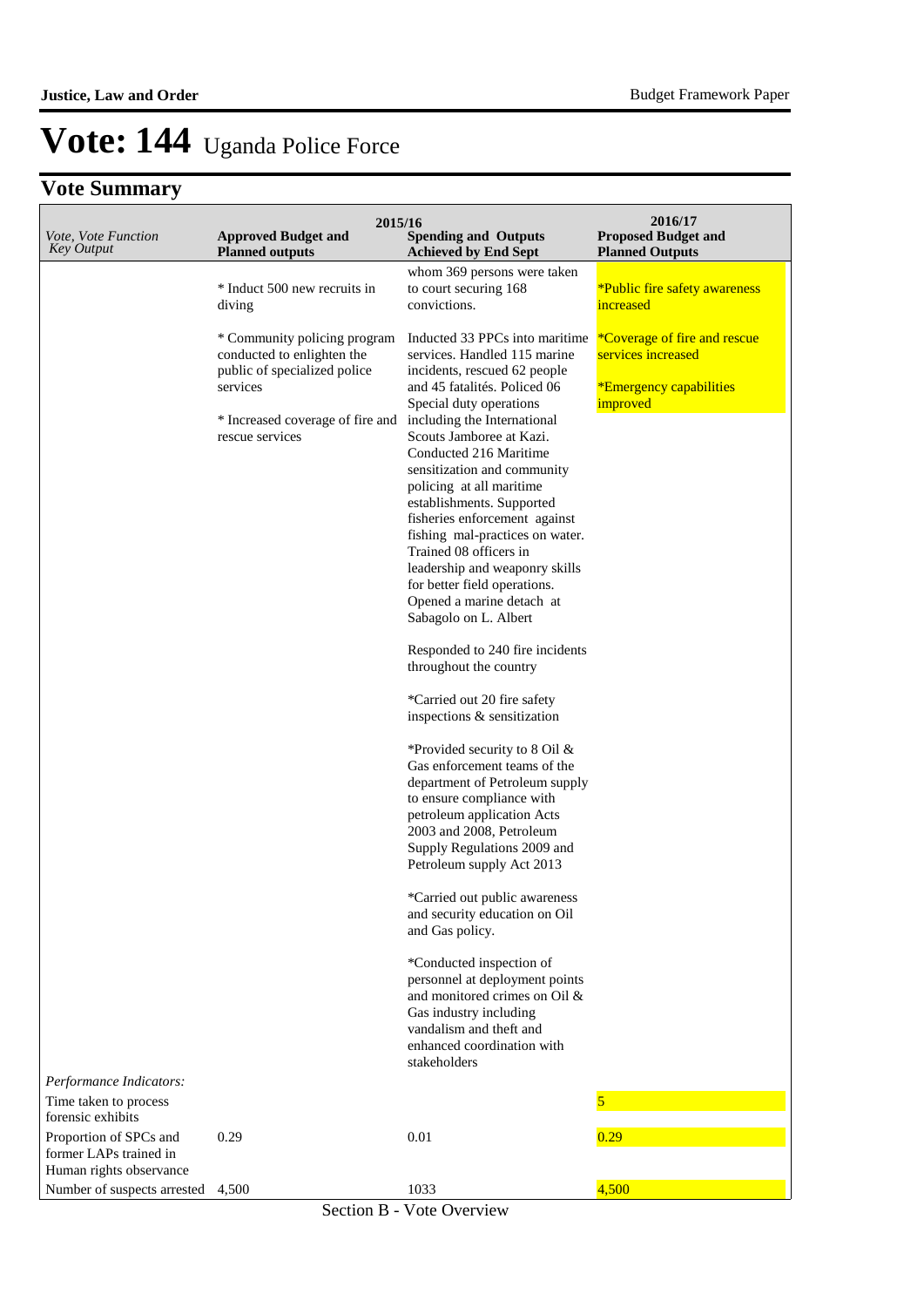| Vote, Vote Function<br><b>Key Output</b>                                              | <b>Approved Budget and</b><br><b>Planned outputs</b>                                                                                                                                                                                                                                                                                                                                                                                                                                                                           | 2015/16 | <b>Spending and Outputs</b><br><b>Achieved by End Sept</b>                                                                                                                                                                                                                                                                                                                                                                                                                                                                                                                                                                       |        | 2016/17<br><b>Proposed Budget and</b><br><b>Planned Outputs</b>                                                                                                                                                                                                                                                                     |        |  |
|---------------------------------------------------------------------------------------|--------------------------------------------------------------------------------------------------------------------------------------------------------------------------------------------------------------------------------------------------------------------------------------------------------------------------------------------------------------------------------------------------------------------------------------------------------------------------------------------------------------------------------|---------|----------------------------------------------------------------------------------------------------------------------------------------------------------------------------------------------------------------------------------------------------------------------------------------------------------------------------------------------------------------------------------------------------------------------------------------------------------------------------------------------------------------------------------------------------------------------------------------------------------------------------------|--------|-------------------------------------------------------------------------------------------------------------------------------------------------------------------------------------------------------------------------------------------------------------------------------------------------------------------------------------|--------|--|
| using canines<br>No. of police stations with<br>functional human rights<br>committees | 20                                                                                                                                                                                                                                                                                                                                                                                                                                                                                                                             |         | $\overline{4}$                                                                                                                                                                                                                                                                                                                                                                                                                                                                                                                                                                                                                   |        | 20                                                                                                                                                                                                                                                                                                                                  |        |  |
| Average time taken to<br>respond to fire incidents                                    | 13                                                                                                                                                                                                                                                                                                                                                                                                                                                                                                                             |         | 14                                                                                                                                                                                                                                                                                                                                                                                                                                                                                                                                                                                                                               |        | 13                                                                                                                                                                                                                                                                                                                                  |        |  |
| accident fatality rate on the<br>waters                                               |                                                                                                                                                                                                                                                                                                                                                                                                                                                                                                                                |         |                                                                                                                                                                                                                                                                                                                                                                                                                                                                                                                                                                                                                                  |        | 16                                                                                                                                                                                                                                                                                                                                  |        |  |
| % of reported fire incidents<br>responded to                                          | 80                                                                                                                                                                                                                                                                                                                                                                                                                                                                                                                             |         | 24                                                                                                                                                                                                                                                                                                                                                                                                                                                                                                                                                                                                                               |        | 80                                                                                                                                                                                                                                                                                                                                  |        |  |
| % of inspected to registered<br>security firms                                        | 95                                                                                                                                                                                                                                                                                                                                                                                                                                                                                                                             |         | 82                                                                                                                                                                                                                                                                                                                                                                                                                                                                                                                                                                                                                               |        | 95                                                                                                                                                                                                                                                                                                                                  |        |  |
| Output Cost: UShs Bn:                                                                 |                                                                                                                                                                                                                                                                                                                                                                                                                                                                                                                                | 72.120  | $UShs Bn$ :                                                                                                                                                                                                                                                                                                                                                                                                                                                                                                                                                                                                                      | 17.364 | <b>UShs Bn:</b>                                                                                                                                                                                                                                                                                                                     | 74.367 |  |
| Output: 125609                                                                        | Police, Command, Control and Planning                                                                                                                                                                                                                                                                                                                                                                                                                                                                                          |         |                                                                                                                                                                                                                                                                                                                                                                                                                                                                                                                                                                                                                                  |        |                                                                                                                                                                                                                                                                                                                                     |        |  |
| Description of Outputs:<br>Performance Indicators:                                    | A strong, dynamic, modern,<br>Technical capacity of UPF<br>enhanced<br>Reduced crime.<br>Patriotism and friendliness<br>promoted through sports as well<br>as enhanced customer oriented<br>services.<br>Improved public trust and<br>confidence in the police.<br>Strengthened & eased disposal<br>of Public complaints.<br>Sound financial management<br>systems.<br>A motivated, versatile, and<br>professional police force<br>Research & evidence based<br>planning.<br>Regional & International<br>cooperation enhanced. |         | Conducted a gender<br>community oriented police force mainstreaming awareness<br>campaign in KMP and to<br>recruits at PTS Kabalye.<br>Developed a draft rent policy.<br>Conducted human rights<br>awareness levels among unit<br>commanders and officers in<br>Rwizi, Sipi, Kiira, Greater<br>Masaka, Bukedi, Greater<br>Bushenyi and North Kyoga<br>regions. Stocked all duty free<br>shops with building materials to<br>enhance personnel welfare.<br>Sensitized 222 officers on<br>Project Planning and<br>Management to enhance income-enhanced<br>generating skills. Cleared 160<br>acres of land for maize<br>production |        | *Physical fitness and health of<br>personnel improved<br><i>*Policing standards and systems</i><br>for compliance enhanced<br>*Complaints redress<br>mechanisms improved<br>*Gender equality and equity in<br>the Police Force improved<br>*Welfare of personnel improved<br>*UPF professionalism and<br>observance of human rights |        |  |
| % of police Health Centres                                                            | 60                                                                                                                                                                                                                                                                                                                                                                                                                                                                                                                             |         | 50                                                                                                                                                                                                                                                                                                                                                                                                                                                                                                                                                                                                                               |        | 60                                                                                                                                                                                                                                                                                                                                  |        |  |
| that are operational                                                                  |                                                                                                                                                                                                                                                                                                                                                                                                                                                                                                                                |         |                                                                                                                                                                                                                                                                                                                                                                                                                                                                                                                                                                                                                                  |        | <b>UShs Bn:</b>                                                                                                                                                                                                                                                                                                                     |        |  |
| Output Cost: UShs Bn:                                                                 |                                                                                                                                                                                                                                                                                                                                                                                                                                                                                                                                | 44.988  | $UShs Bn$ :                                                                                                                                                                                                                                                                                                                                                                                                                                                                                                                                                                                                                      | 8.324  |                                                                                                                                                                                                                                                                                                                                     | 44.993 |  |
| <b>Output: 125610</b>                                                                 | <b>Police Administrative and Support Services</b>                                                                                                                                                                                                                                                                                                                                                                                                                                                                              |         |                                                                                                                                                                                                                                                                                                                                                                                                                                                                                                                                                                                                                                  |        |                                                                                                                                                                                                                                                                                                                                     |        |  |
| <b>Description of Outputs:</b>                                                        | Improved the capacity of the<br>Police health centers/hospital to<br>offer accessible quality health<br>care.                                                                                                                                                                                                                                                                                                                                                                                                                  |         | Recruited to increase police<br>strength, visibility and reduce<br>crime. Procured operational,<br>administrative and specialized                                                                                                                                                                                                                                                                                                                                                                                                                                                                                                |        | *Quality of health services at<br>police health centers improved<br>*Police personnel strength &                                                                                                                                                                                                                                    |        |  |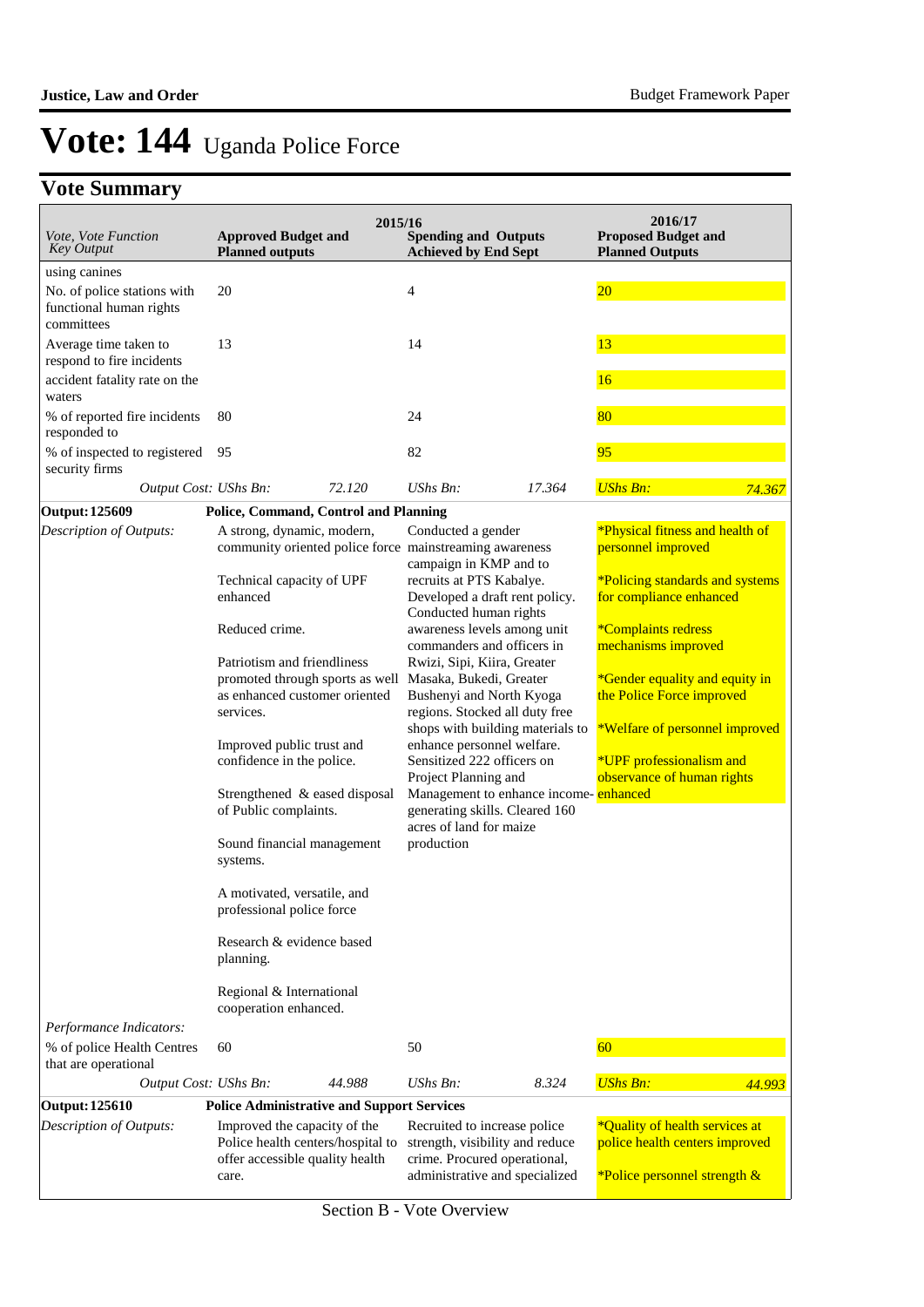| Vote, Vote Function<br><b>Key Output</b>        | <b>Approved Budget and</b>                                                                                                                                                                                                                                                                                                                                                                                             | 2015/16 | <b>Spending and Outputs</b>                                                                                       |                                                                 | 2016/17<br><b>Proposed Budget and</b>                                                                                                                                                                                                                                                                                                                                                                                                                                                                                                                              |         |
|-------------------------------------------------|------------------------------------------------------------------------------------------------------------------------------------------------------------------------------------------------------------------------------------------------------------------------------------------------------------------------------------------------------------------------------------------------------------------------|---------|-------------------------------------------------------------------------------------------------------------------|-----------------------------------------------------------------|--------------------------------------------------------------------------------------------------------------------------------------------------------------------------------------------------------------------------------------------------------------------------------------------------------------------------------------------------------------------------------------------------------------------------------------------------------------------------------------------------------------------------------------------------------------------|---------|
|                                                 | <b>Planned outputs</b><br>Appropriately equipped modern<br>police force<br>Computerized Police systems<br>Improved working and living<br>conditions of personnel as well<br>as fleet reliability.<br>Field emergency response,<br>recovery and clearance.<br>Improved human resource<br>management.<br>Increased police strength,<br>visibility and reduced crime.<br>Develop human resources with<br>required skills. |         | <b>Achieved by End Sept</b><br>to enhance police robust<br>response to emergencies.<br>recruits at Masindi.       | vehilces as well as helicopters<br>Continued to train 3,500 new | <b>Planned Outputs</b><br>visibility improved<br><i>*Disciplinary systems and</i><br>mechanism strengthened<br>*Performance management<br>systems improved<br><b>*Record Management Systems</b><br>strengthened<br>*Barracks management,<br>sanitation and environment<br>improved<br>*Skills development and<br>competence of professional<br>police officers enhanced<br><i>*Provision of logistical support</i><br>for policing services improved<br><i><b>*Reliable communication</b></i><br>systems provided<br>*Computerization of UPF<br>processes improved |         |
| Performance Indicators:                         |                                                                                                                                                                                                                                                                                                                                                                                                                        |         |                                                                                                                   |                                                                 | *Personnel capacity in usage of<br><b>ICT</b> improved                                                                                                                                                                                                                                                                                                                                                                                                                                                                                                             |         |
| % of sub-counties with<br>manned police posts   | 97                                                                                                                                                                                                                                                                                                                                                                                                                     |         | 97                                                                                                                |                                                                 | 97                                                                                                                                                                                                                                                                                                                                                                                                                                                                                                                                                                 |         |
| Police : Population ratio                       | 1:754                                                                                                                                                                                                                                                                                                                                                                                                                  |         | 1:754                                                                                                             |                                                                 | 1:754                                                                                                                                                                                                                                                                                                                                                                                                                                                                                                                                                              |         |
| Output Cost: UShs Bn:                           |                                                                                                                                                                                                                                                                                                                                                                                                                        | 46.529  | UShs Bn:                                                                                                          | 11.303                                                          | <b>UShs Bn:</b>                                                                                                                                                                                                                                                                                                                                                                                                                                                                                                                                                    | 46.750  |
| <b>Output: 125651</b>                           | <b>Cross Border Criminal investigations (Interpol)</b>                                                                                                                                                                                                                                                                                                                                                                 |         |                                                                                                                   |                                                                 |                                                                                                                                                                                                                                                                                                                                                                                                                                                                                                                                                                    |         |
| Description of Outputs:                         | Enhanced coordination and<br>surveillance at border entry<br>points.<br>Enhanced cooperation with<br>regional and international<br>partner states on transnational<br>crime.                                                                                                                                                                                                                                           |         | Engaged partner states to<br>combat transnational crime.<br>Participated in EAPCCO<br>meetings and peace keeping. |                                                                 | * Information sharing and<br>global crime investigations<br>strengthened.<br>*International and Regional<br>cooperation strengthened                                                                                                                                                                                                                                                                                                                                                                                                                               |         |
| Performance Indicators:                         | Increased deployment in<br>UN/AU peace-keeping missions.                                                                                                                                                                                                                                                                                                                                                               |         |                                                                                                                   |                                                                 |                                                                                                                                                                                                                                                                                                                                                                                                                                                                                                                                                                    |         |
| No of international criminals 10<br>repatriated |                                                                                                                                                                                                                                                                                                                                                                                                                        |         | $\boldsymbol{0}$                                                                                                  |                                                                 | <b>10</b>                                                                                                                                                                                                                                                                                                                                                                                                                                                                                                                                                          |         |
| Output Cost: UShs Bn:                           |                                                                                                                                                                                                                                                                                                                                                                                                                        | 0.568   | $UShs Bn$ :                                                                                                       | 0.142                                                           | <b>UShs Bn:</b>                                                                                                                                                                                                                                                                                                                                                                                                                                                                                                                                                    | 0.270   |
| <b>Vote Function Cost</b>                       | <b>UShs Bn:</b>                                                                                                                                                                                                                                                                                                                                                                                                        |         | 540.009 UShs Bn:                                                                                                  |                                                                 | 111.882 UShs Bn:                                                                                                                                                                                                                                                                                                                                                                                                                                                                                                                                                   | 527.769 |
| <b>Cost of Vote Services:</b>                   | UShs Bn:                                                                                                                                                                                                                                                                                                                                                                                                               |         | 527.933 UShs Bn:                                                                                                  |                                                                 | 111.882 UShs Bn:                                                                                                                                                                                                                                                                                                                                                                                                                                                                                                                                                   | 527.769 |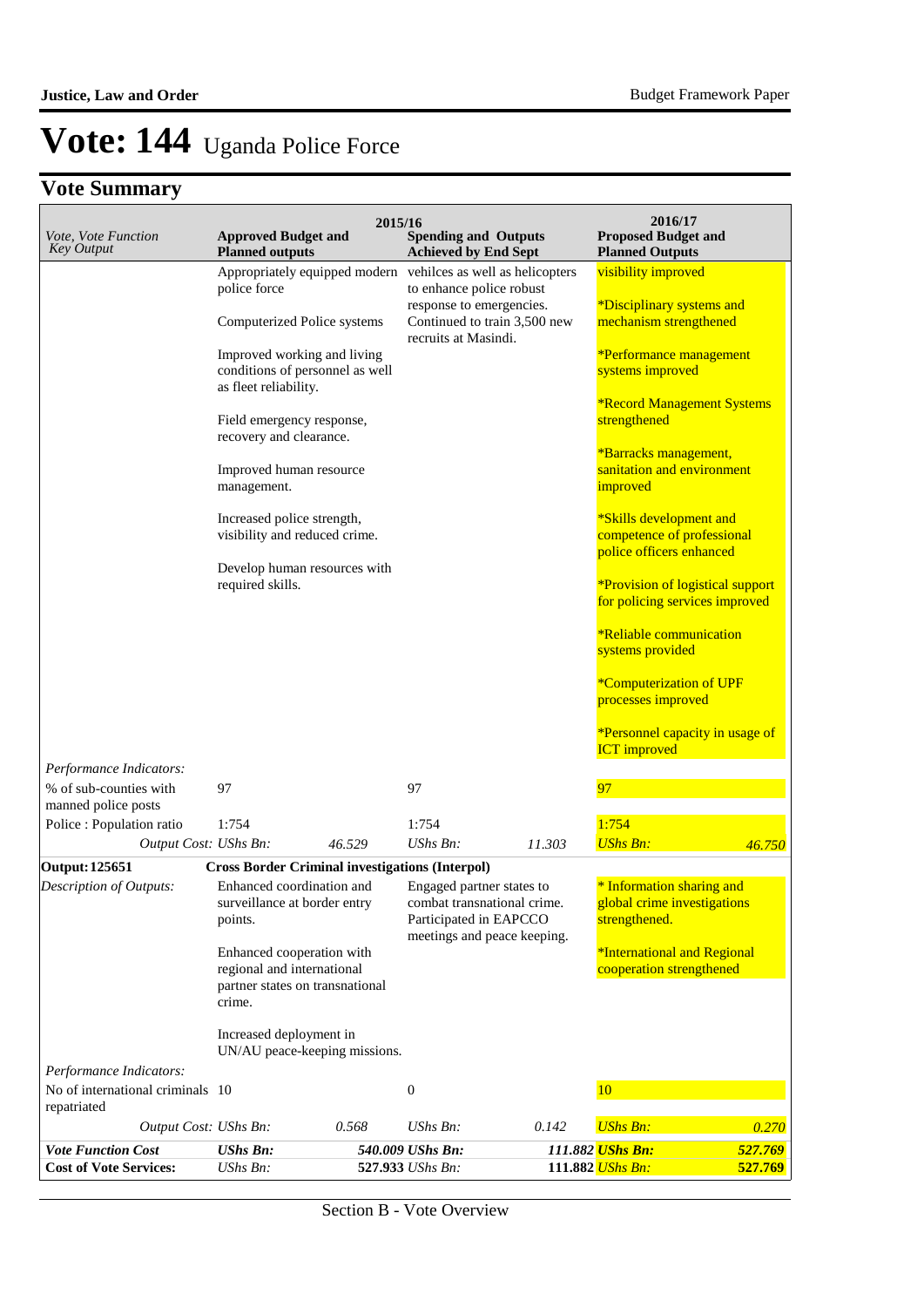### **Vote Summary**

*2016/17 Planned Outputs \* Excluding Taxes and Arrears*

#### Outcome 1. LEGAL AND POLICY FRAME WORK

Police books and forms reviewed to conform to the era of modern policing

#### Outcome 2. ENHANCED ACCESS TO JUSTICE

Prevention and detection of crime

34,000 cases of violent crimes investigated and concluded

Case backlog reduced by 3% (4,500)

Detection of crime increased

600 community sensitization programmes and drills on counter terrorism measures and response conducted.

Continue to engage 200,000 volunteer crime preventers to support police in the prevention and fighting crime

Canine unit expanded to 10 districts to improve access to canine services Protection of life and security of property

Deployment of the Integrated Highway Patrol at black spots increased from 21 to 30 to ensure safety and security on upcountry roads and highways

Deploy additional 5,000 new staff to increase police visibility.

Quarterly inspection and supervision of 129 PSOs conducted to minimize abuse of fire arms.

Sensitization on the Islands and surrounding areas on safety while travelling on water carried out to minimise fatalities on water

500 fire safety awareness campaigns and inspections in fire prone areas (markets, Schools, Businesses) conducted to reduce incidents of fire outbreaks

Fire coverage increased by expanding the unit from 34 to 40

Emergency capabilities improved

Regional integration and cooperation

Information sharing and global crime investigations strengthened through deployment of the I-24/7 at 5 entry points.

Participate in 20 International and Regional conferences and meetings to strengthen cooperation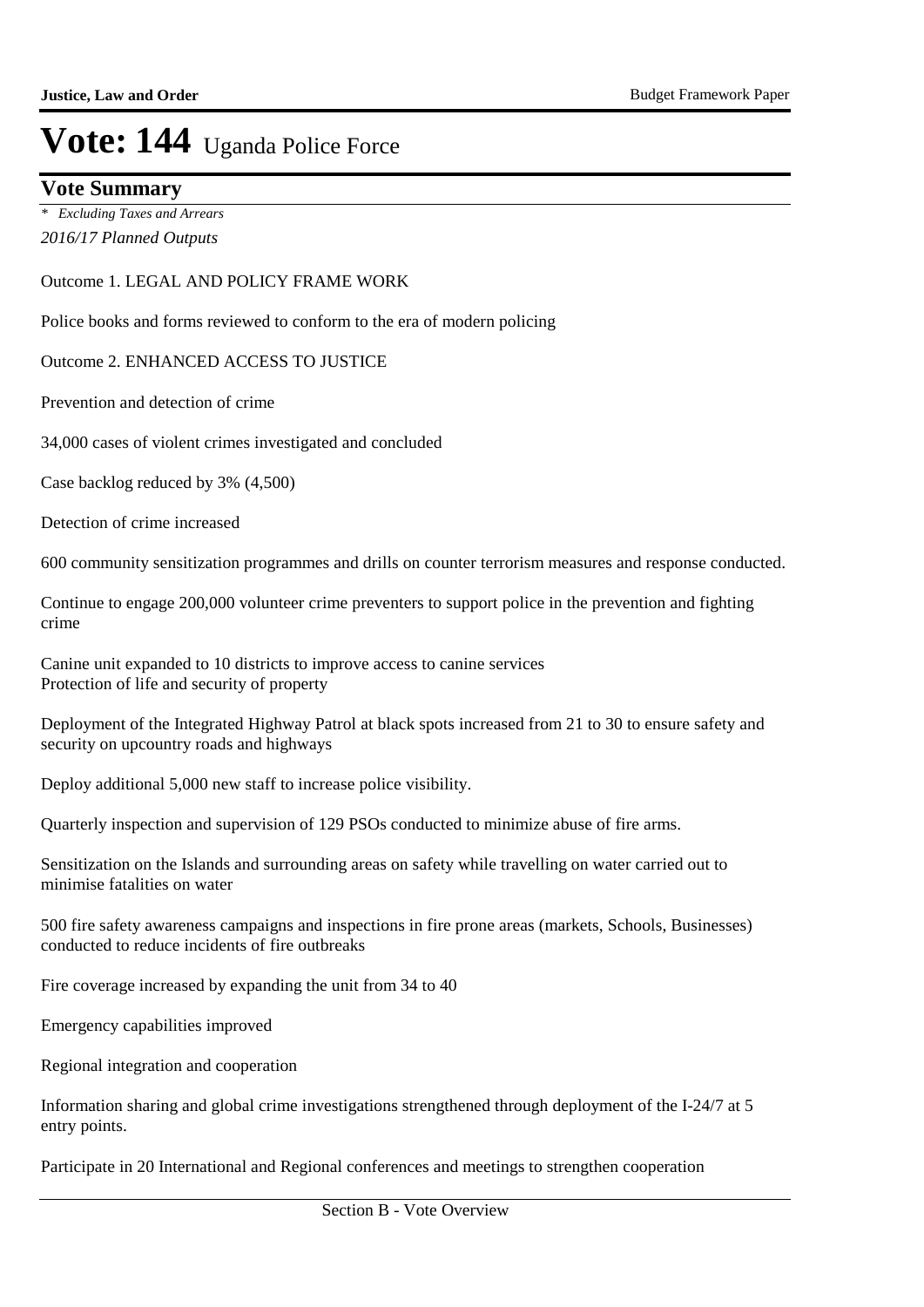### **Vote Summary**

A second contingent of 140 Formed Police deployed for Peace keeping mission in Somalia

Promotion of professionalism and management accountability

The Human Resource Management Systems deployed to all the 27 Police Regions

5,000 personnel trained in relevant specialized skills to enhance competence & professionalism

Mainstream Gender in policing to ensure equality and equity

Police disciplinary court system enhanced in all stations and units

Appraisal of all personnel undertaken to improve on performance management

Conduct a feasibility study for computerization of police staff records to improve on efficiency and effectiveness

10,000 trees planted on empty police land to protect from encroachment and replenish the vegetative cover

 Construction of ongoing projects (Natete Police Station, Cancer Hospital, headquarter of Logistics and Engineering, 1st phase of the Police mariner.)

Outcome 3. PROMOTE OBSERVANCE OF HUMAN RIGHTS AND ACCOUNTABILITY

Protect and promote rights of suspects and customer care

129 District Human Rights Committees formed to ensure adherence to standards in detention facilities.

Police officers sensitized on the new complaints register, Prevention and Prohibition of Torture Act (PPTA) and other contemporary human rights issues.

Welfare and production

Provide affordable plots to personnel to construct decent houses under the Housing Ownership Enabling Scheme (HOES) to improve welfare.

Sensitisation and orientation to police lower cadres conducted to improve the observance of human rights

Sanitation improved by sinking 50 latrines countrywide

Police health services points expanded to 10 units to ensure quality health service provision

Increase maize production form 600 acres to 800 acres

### **Table V2.2: Past and Medium Term Key Vote Output Indicators\***

|                                                                 |                           | 2015/16                   |                               | <b>MTEF Projections</b> |         |         |
|-----------------------------------------------------------------|---------------------------|---------------------------|-------------------------------|-------------------------|---------|---------|
| <i>Vote Function Key Output</i><br><b>Indicators and Costs:</b> | 2014/15<br><b>Outturn</b> | Approved<br>Plan          | Outturn by<br><b>End Sept</b> | 2016/17                 | 2017/18 | 2018/19 |
| Vote: 144 Uganda Police Force                                   |                           |                           |                               |                         |         |         |
| <i><b>Vote Function:1256 Police Services</b></i>                |                           |                           |                               |                         |         |         |
|                                                                 |                           | Section B - Vote Overview |                               |                         |         |         |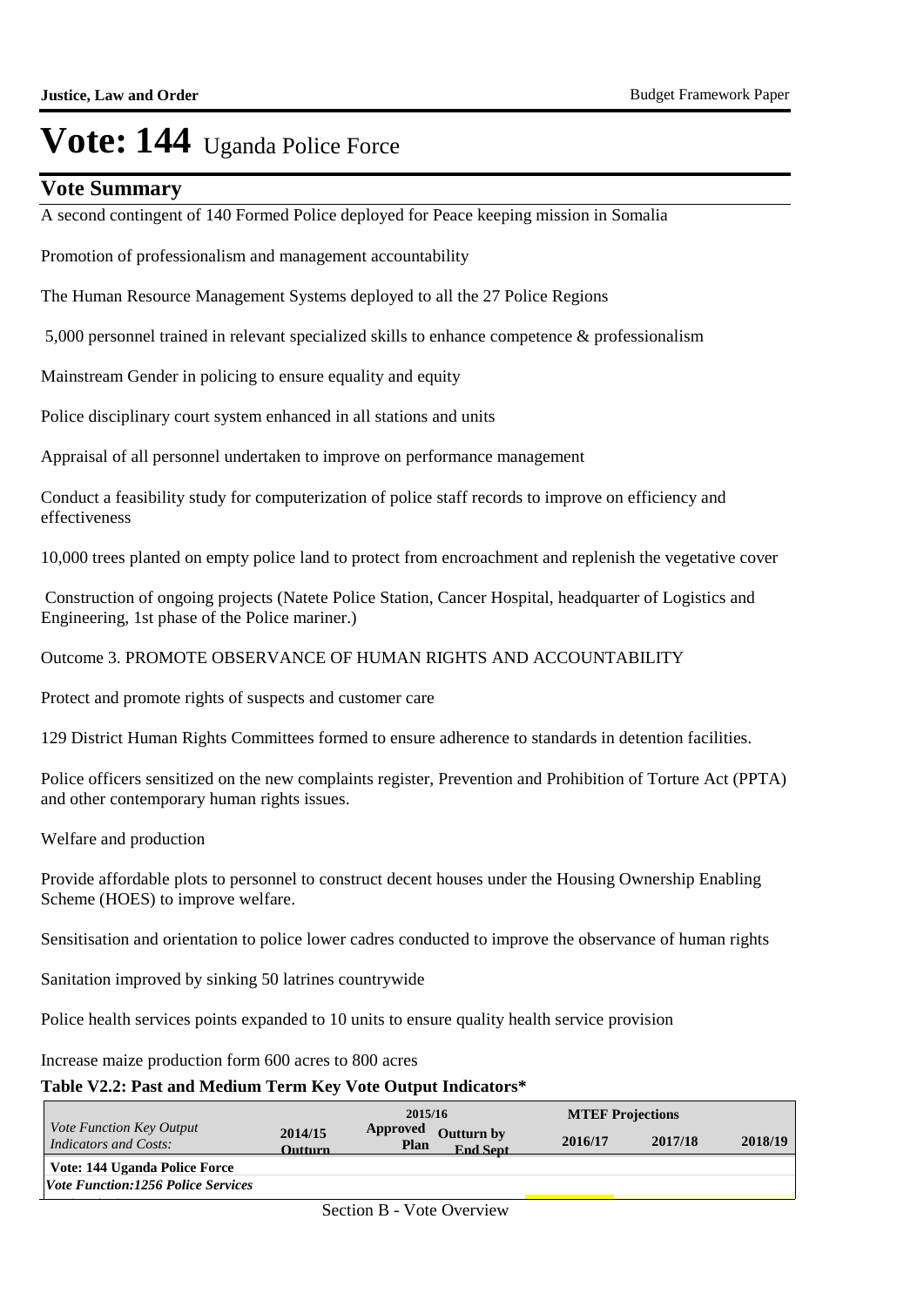## **Vote Summary**

|                                                                          |                           | 2015/16                        |                               | <b>MTEF Projections</b> |         |            |
|--------------------------------------------------------------------------|---------------------------|--------------------------------|-------------------------------|-------------------------|---------|------------|
| Vote Function Key Output<br><b>Indicators and Costs:</b>                 | 2014/15<br><b>Outturn</b> | <b>Approved</b><br><b>Plan</b> | Outturn by<br><b>End Sept</b> | 2016/17                 | 2017/18 | 2018/19    |
|                                                                          |                           |                                |                               |                         |         |            |
| % of files returned by DPP for want<br>of evidence                       |                           | 15                             | 25                            | 15                      | 15      | 14         |
| % of investigated to reported cases                                      |                           | 45                             | 70                            | 45                      | 45      | 50         |
| % of reported violet crimes                                              |                           | 60                             | 75                            | 60                      | 60      | 65         |
| investigated and passed on to DPP                                        |                           |                                |                               |                         |         |            |
| Case work load per CID officer                                           |                           | 20                             | 19                            | 20                      | 20      | 18         |
| Number of counter terrorism<br>awareness activities conducted            |                           | 540                            | 140                           | 540                     | 540     | 600        |
| % of personnel trained to identify<br>and respond to terrorist incidents |                           | 77                             | 56                            | 77                      | 77      | 80         |
| % of public complaints against<br>police officers disposed off           |                           | 84                             | 21                            | 84                      | 84      | 85         |
| % of reported domestic violence<br>cases investigated and concluded      |                           | 83                             | 40                            | 83                      | 83      | 84         |
| Number of Public order incidents<br>managed peacefully                   |                           | 25                             | 5                             | 25                      | 25      | 20         |
| % of rustled livestock recovered                                         |                           | 85                             | 84                            | 85                      | 85      | 87         |
| % of inspected to registered security<br>firms                           |                           | 95                             | 82                            | 95                      | 95      | 96         |
| % of reported fire incidents<br>responded to                             |                           | 80                             | 24                            | 80                      | 80      | 82         |
| accident fatality rate on the waters                                     |                           |                                |                               | 16                      | 15      | 14         |
| Average time taken to respond to fire<br>incidents                       |                           | 13                             | 14                            | 13                      | 13      | 12         |
| No. of police stations with functional<br>human rights committees        |                           | 20                             | 4                             | 20                      | 20      | $25\,$     |
| Number of suspects arrested using<br>canines                             |                           | 4,500                          | 1033                          | 4,500                   | 4,500   | 5000       |
| Proportion of SPCs and former<br>LAPs trained in Human rights            |                           | 0.29                           | $0.01\,$                      | 0.29                    | 0.29    | 0.15       |
| observance                                                               |                           |                                |                               |                         |         |            |
| Time taken to process forensic<br>exhibits                               |                           |                                |                               | $\overline{5}$          | 5       | $\sqrt{5}$ |
| % of police Health Centres that are<br>operational                       |                           | 60                             | 50                            | 60                      | 60      | $70\,$     |
| % of sub-counties with manned<br>police posts                            |                           | 97                             | 97                            | 97                      | 98      | 98         |
| Police : Population ratio                                                |                           | 1:754                          | 1:754                         | 1:754                   | 1:754   | 1:700      |
| No of international criminals<br>repatriated                             |                           | 10                             | $\overline{0}$                | <b>10</b>               | 10      | 10         |
| No. of new Police Posts constructed                                      |                           | 10                             | $\overline{c}$                | <b>10</b>               | 10      | 10         |
| Vote Function Cost (UShs bn)                                             | 370.008                   | 527.933                        | 111.882                       | 527.769                 |         | 679.836    |
| <b>Cost of Vote Services (UShs Bn)</b>                                   | 370.008                   | 527.933                        | 111.882                       | 527.769                 |         | 679.836    |

*Medium Term Plans*

#### INFRASTRUCTURE

Completion of Nateete Police Station, classroom blocks at PTS Kabalye- Masindi, Police headquarters under JLOS House project and start construction of staff houses and offices in KMP area under the PPP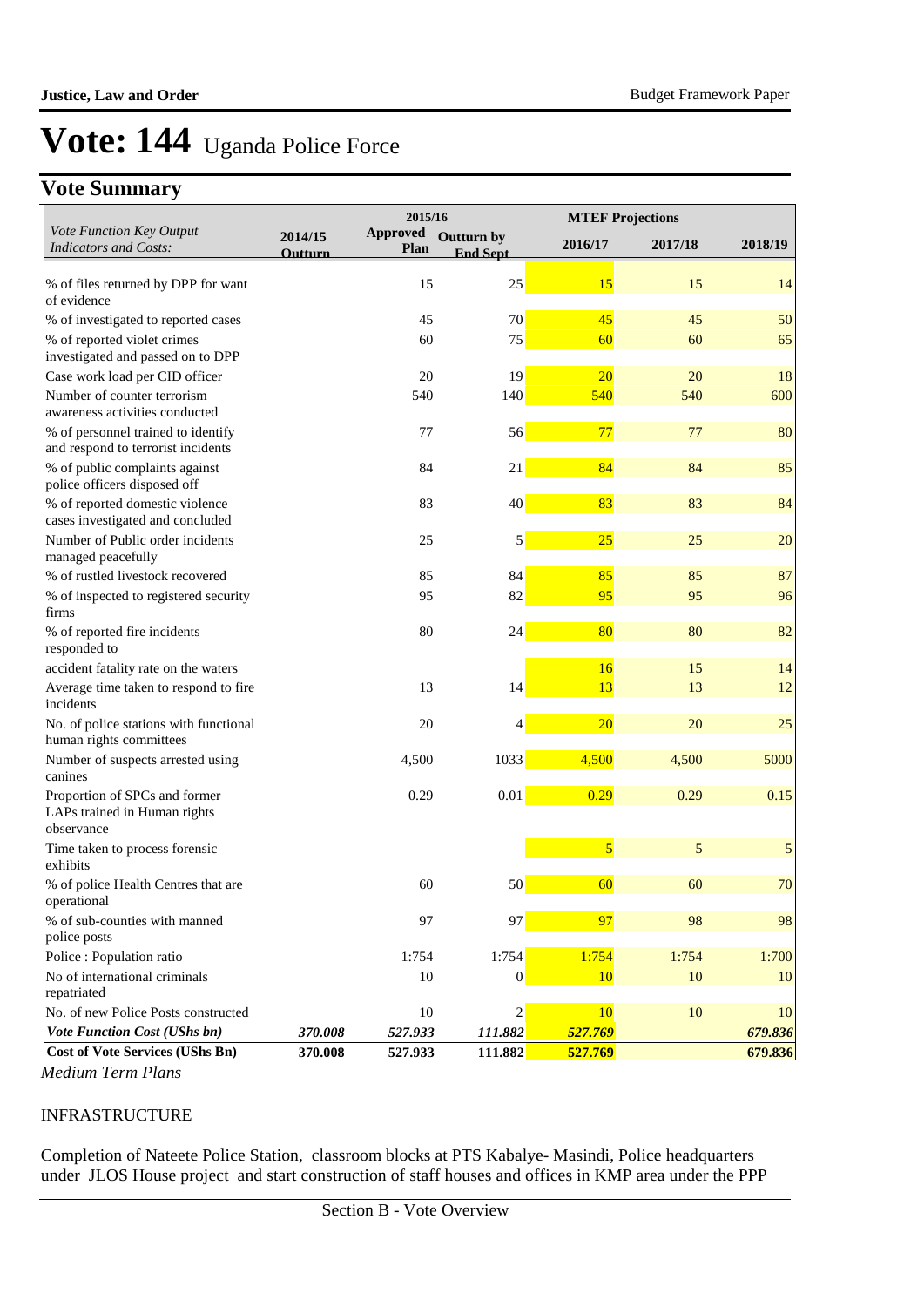### **Vote Summary**

project. Construction of 3000 low cost housing using the hydrafoam technology. Also complete the police medical centre at Kololo and the mariner.

#### EQUIPMENT & TRANSPORT

Conclude payment of contractual obligation on two twin engine helicopters, operational vehicles, emergency response trucks and ambulances, motor cycles, marine boats and specialized equipment.

Development of Operations and Maintenance (O&M) facilities for the aircrafts, specialized equipment and vehicles

#### CAPACITY BUILDING

Continue providing appropriate training and skill development for 15,000 officers.

#### WELFARE

Improve the welfare of personnel by expanding the duty free shops and initiate income generating projects.

#### PERFORMANCE MANAGEMENT

Develop effective monitoring and evaluation strategies to ensure compliance in execution of plans and budgets. Build policing systems and integrate the management systems.

#### **(ii) Efficiency of Vote Budget Allocations**

#### INFRASTRUCTURE

Construction of police headquarters under the JLOS house project and Police stations to save on Shs 5bn spent on rent annually.

Expand ICT to all police units to ease communication and reduce paper usage. This will save Shs 2bn

Installation of prepaid meters in all police units will in the long run save Shs 2bn annually on utilities (UMEME & Water). So far, 50% of the police units have been installed with the exception of the major police barracks which uses a 3phase and UMEME does not have equipment for them

Capitalize the Garment factory to save Shs 5bn on importation of uniforms

Harnessing the Community Justice centres (A One stop centre) to reduce on operational and logistical costs as equipment and facilities are shared

O&M and vehicle tracking systems limit misuse of vehicles and fuel

#### TRAINING

Police College and schools for training of police officers for professionalism, corporate image building and respect of human rights. This saves expenditure of Shs 0.3bn for training abroad

Equip the regional centre of excellence for forensic services to enhance internal capacity for scientific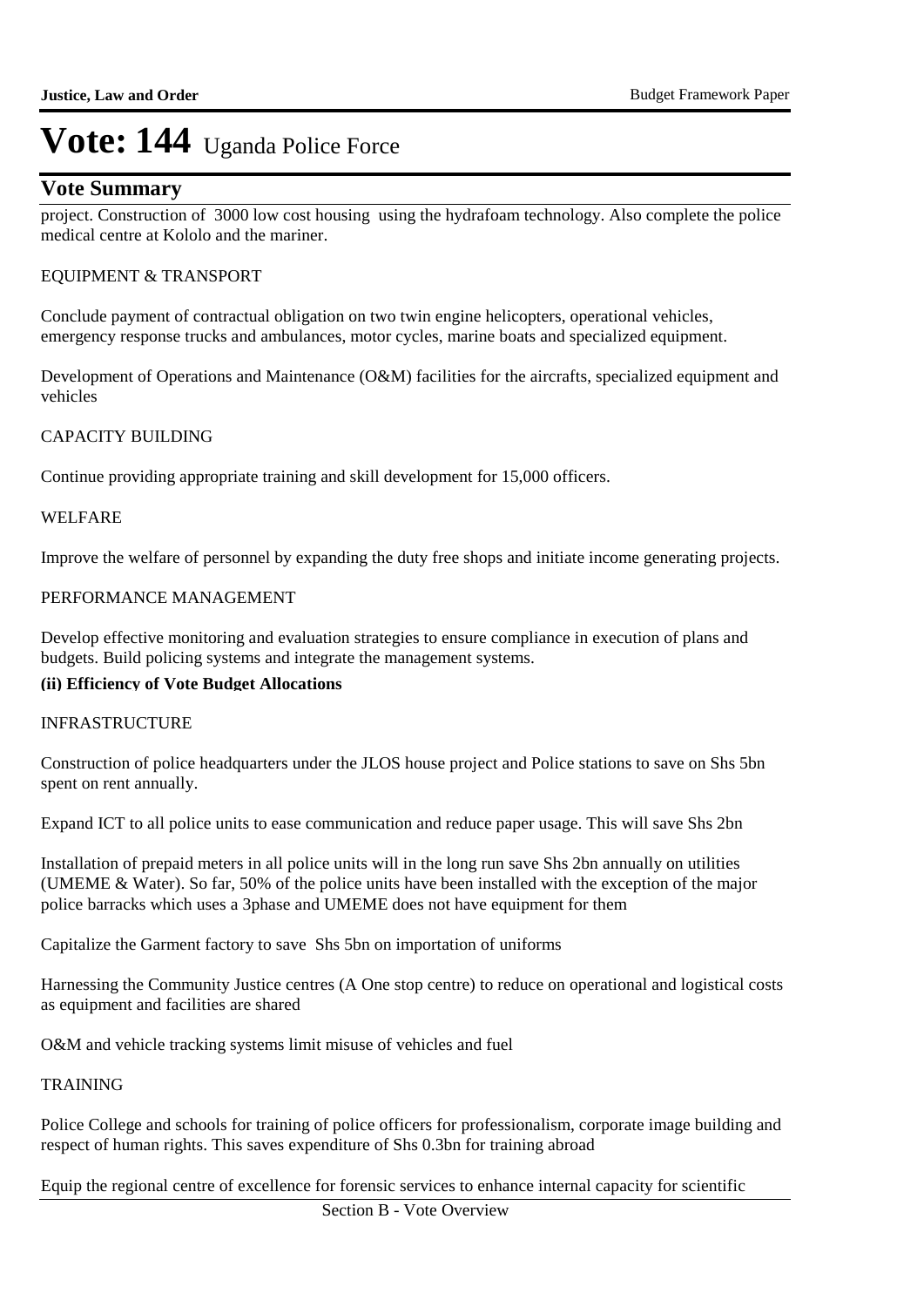### **Vote Summary**

investigations and save on Shs 0.5bn spent on taking samples for analysis abroad.

### COMMUNITY POLICING

Expand model community police posts and train community crime preventers for proactive engagement of the communities in the fight against crime. Reduction in crime minimizes loss of life and property. Annually, on average according to the annual crime report, the value of property (cash) lost in crime is Shs 4.2bn

#### **Table V2.3: Allocations to Key Sector and Service Delivery Outputs over the Medium Term**

|                                 | $(i)$ Allocation (Shs Bn) |              |                                 | (ii) % Vote Budget |       |          |                                 |                                     |
|---------------------------------|---------------------------|--------------|---------------------------------|--------------------|-------|----------|---------------------------------|-------------------------------------|
| <b>Billion Uganda Shillings</b> |                           |              | 2015/16 2016/17 2017/18 2018/19 |                    |       |          | 2015/16 2016/17 2017/18 2018/19 |                                     |
| <b>Key Sector</b>               | 175.3                     | 175.8        | 196.6                           | 226.6              |       |          |                                 | $33.2\%$ $33.3\%$ $32.7\%$ $33.3\%$ |
| Service Delivery                | 346.9                     | <b>350.0</b> | 390.1                           | 441.1              | 65.7% | $66.3\%$ | 64.8%                           | 64.9%                               |

Improve police welfare, acquire equipment and develop personnel skills

#### **Table V2.4: Key Unit Costs of Services Provided and Services Funded (Shs '000)**

| <b>Unit Cost</b><br><b>Description</b>                             | Actual<br>2014/15 | <b>Planned</b><br>2015/16 | <b>Actual</b><br>by Sept | <b>Proposed</b><br>2016/17 | <b>Costing Assumptions and Reasons for</b><br>any Changes and Variations from Plan                                                                                                                                                                                   |
|--------------------------------------------------------------------|-------------------|---------------------------|--------------------------|----------------------------|----------------------------------------------------------------------------------------------------------------------------------------------------------------------------------------------------------------------------------------------------------------------|
|                                                                    |                   |                           |                          |                            |                                                                                                                                                                                                                                                                      |
| Vote Function: 1256 Police Services<br>Training per CID<br>officer |                   | 1,800                     | 1,800                    | 1,800                      | The unit cost for training a CID officer is<br>Shs1.8m from induction to specialization<br>basing on sophistication of crime.<br>However, due to inadequate funding,<br>fewer CID officers are trained.                                                              |
| Operational vehicles-<br>Single cabin patrol<br>vehicle            |                   | 125,532                   | 125,532                  | 127,754                    | The pickups are modified and fitted with<br>bullbars, roof lights, radio<br>communication and crew seats.                                                                                                                                                            |
| Construction of Police<br><b>Station</b>                           |                   | 700,000                   | 800,000                  | 800,000                    | This is an average cost for constructing a<br>police station because of variations in<br>architectural designs, locations and<br>availability of building materials.                                                                                                 |
| Conclusive<br>investigation of a case                              |                   | 2,104                     | 4,124                    | 2,104                      | To investigate a capital offence to<br>conclusion, CIID needs 2.1m. However,<br>only 4.85bn was provided in 2013. Out of<br>25,550 capital cases in 2013, only 2,308<br>(9%) could be investigated leaving 91%<br>as case backlog. It requires 48.9bn<br>annually.   |
| Average cost of<br>training a crime<br>preventer                   |                   | 187                       | 195                      | 187                        | The unit cost of training a crime<br>preventer is Shs 187,000 over a period of<br>30 days                                                                                                                                                                            |
| Average cost of<br>recruiting and Training<br>a Police Officer     |                   | 4,571                     | 4,479                    |                            | The unit cost for recruiting and training a<br>Police officer was 4.479m over a period<br>of 12 months including Competence<br>Based Learning. But with the increased<br>cost of consumables, medical supplies<br>and feeding, expenditures have risen to<br>4.571m. |

#### **(iii) Vote Investment Plans**

The capital budget of police increased from Shs 71.664bn to 101.664bn to enable it acquire mainly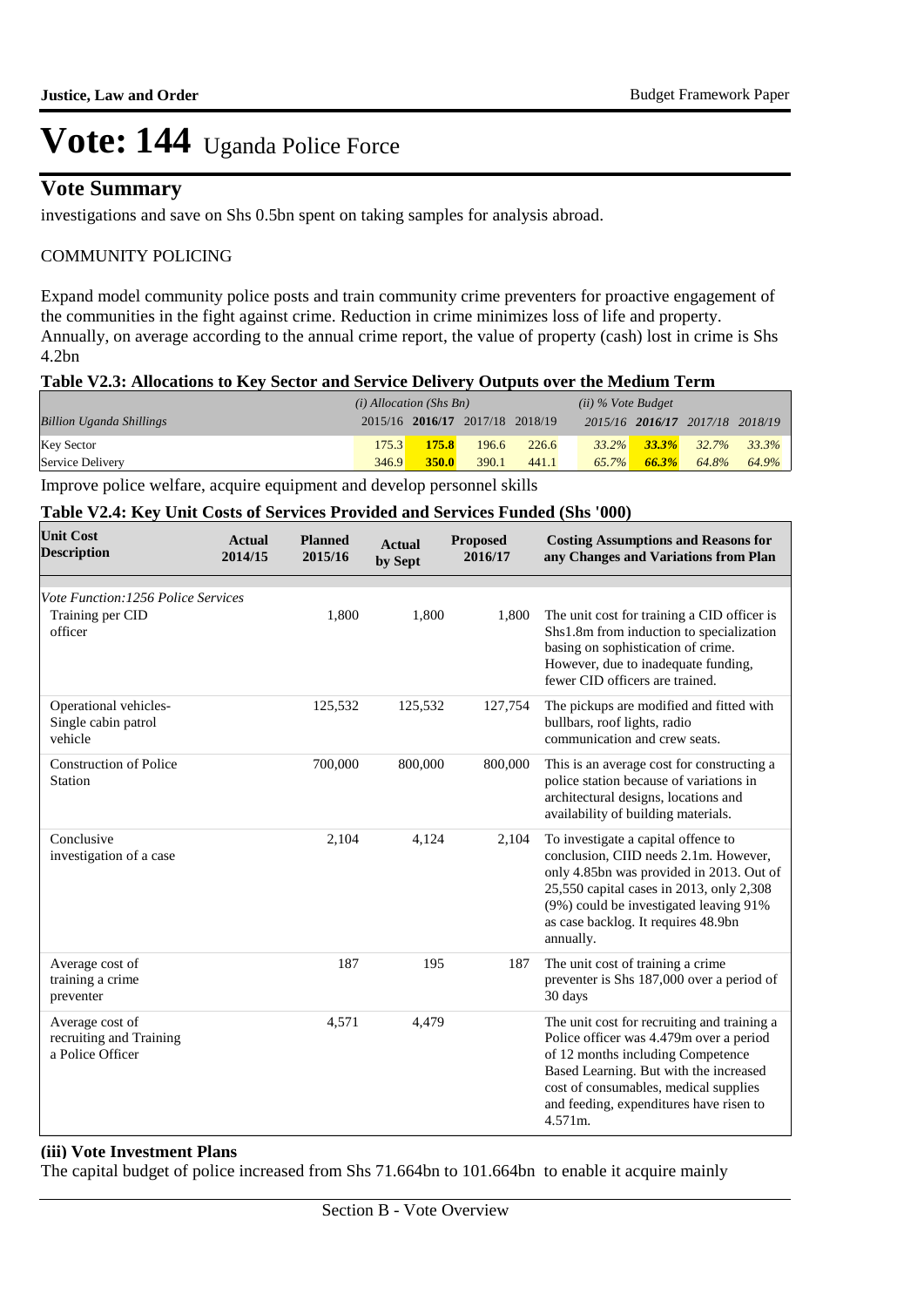## **Vote Summary**

transport and specialized equipment through bulk procurement. However, the funds are not adequate to pay for all the equipment. Payment shall be made through contractual obligation over the medium term

#### **Table V2.5: Allocations to Capital Investment over the Medium Term**

|                                           | $(i)$ Allocation (Shs Bn) |       |                                 |       | $(ii)$ % Vote Budget |           |                                 |           |
|-------------------------------------------|---------------------------|-------|---------------------------------|-------|----------------------|-----------|---------------------------------|-----------|
| <b>Billion Uganda Shillings</b>           |                           |       | 2015/16 2016/17 2017/18 2018/19 |       |                      |           | 2015/16 2016/17 2017/18 2018/19 |           |
| Consumption Expendture (Outputs Provided) | 425.7                     | 425.8 | 468.8                           | 519.8 | $80.6\%$             | $80.7\%$  | 77.9%                           | 76.5%     |
| Grants and Subsidies (Outputs Funded)     | 0.6                       | 0.3   | 3.6                             | 8.6   | $0.1\%$              | $0.1\%$   | 0.6%                            | 1.3%      |
| Investment (Capital Purchases)            | 101.7                     | 101.7 | 129.3                           | 151.4 | 19.3%                | 19.3%     | 21.5%                           | 22.3%     |
| <b>Grand Total</b>                        | 527.9                     | 527.8 | 601.8                           | 679.8 | $100.0\%$            | $100.0\%$ | 100.0%                          | $100.0\%$ |

Residential and non-residential buildings at Shs 13.618bn, purchase motor vehicles and other transport equipment at Shs 41.7bn, aircraft-20.778bn and specialised machinery at Shs 24.6bn

### **Table V2.6: Major Capital Investments**

| $1400 \times 200$<br><b>Project, Programme</b>                                       | ANA INTERNATION<br>2015/16                                                                                                                                                     |                                                                                                | 2016/17                                                                                                                                         |  |  |
|--------------------------------------------------------------------------------------|--------------------------------------------------------------------------------------------------------------------------------------------------------------------------------|------------------------------------------------------------------------------------------------|-------------------------------------------------------------------------------------------------------------------------------------------------|--|--|
| <b>Vote Function Output</b><br><b>UShs Thousand</b>                                  | <b>Approved Budget, Planned</b><br><b>Outputs (Quantity and Location)</b>                                                                                                      | <b>Actual Expenditure and</b><br><b>Outputs by September</b><br>(Quantity and Location)        | Proposed Budget, Planned<br><b>Outputs (Quantity and Location)</b>                                                                              |  |  |
| Project 0385 Assistance to Uganda Police                                             |                                                                                                                                                                                |                                                                                                |                                                                                                                                                 |  |  |
| 125672 Government<br><b>Buildings and</b><br>Administrative<br><b>Infrastructure</b> | * A 4-level Police Station at<br>Natete completed.<br>*The construction of phase 1 of<br>the police Logistics and<br>Engineering headquarters (3-                              | *Constructed Storage facilities<br>at Ikaffe, Kabalye & Olilim PTS                             | *Other ongoing Residential<br>buildings and administrative<br>infrastructure constructed<br>*Police training facilities<br>improved at Bwebajja |  |  |
|                                                                                      | warehouses and a boundary<br>wall) in Namanve completed<br>*Construction of phase II                                                                                           |                                                                                                | *Police mechanical workshop<br>and stores constructed in<br>Namanve industrial park                                                             |  |  |
|                                                                                      | (Super structure) for the Cancer<br>Hospital completed.<br>*Construction of phase II of the                                                                                    |                                                                                                | *Police medical cancer centre<br>(phase III) at Kololo improved                                                                                 |  |  |
|                                                                                      | Mariner at Kigo completed<br>*Construction of Pakwach,                                                                                                                         |                                                                                                | * 04 Boreholes drilled at PTS<br>Ikaffe & Olilim                                                                                                |  |  |
|                                                                                      | Kabale, Morulem, Napak<br>Police stations completed                                                                                                                            |                                                                                                | * 20 latrines at police stations<br>constructed                                                                                                 |  |  |
|                                                                                      | * Construction of a staff<br>accommodation block of 4 units<br>each at Alebtong and Bugiri<br>completed                                                                        |                                                                                                | *Aircraft maintenance facility<br>constructed                                                                                                   |  |  |
|                                                                                      | * Construction of phase 1 of 20<br>PPP transition housing units<br>within a radius of 30 Km from<br>Kampala a complete with water,<br>electricity and sanitation<br>facilities |                                                                                                |                                                                                                                                                 |  |  |
|                                                                                      | * Storage facilities constructed<br>at Ikaffe, Kabalye and Olilim<br><b>PTS</b>                                                                                                |                                                                                                |                                                                                                                                                 |  |  |
| <b>Total</b>                                                                         | 13,617,661                                                                                                                                                                     | 601,509                                                                                        | 13,617,661                                                                                                                                      |  |  |
| <b>GoU</b> Development                                                               | 13,617,661                                                                                                                                                                     | 601,509                                                                                        | 13,617,661                                                                                                                                      |  |  |
| <b>External Financing</b>                                                            | 0                                                                                                                                                                              | $\boldsymbol{\mathit{0}}$                                                                      | 0                                                                                                                                               |  |  |
| 125675 Purchase of Motor<br><b>Vehicles and Other</b><br><b>Transport</b>            | *30% Payment for 113<br>operational vehicles and 40<br>specialized vehicles for policing                                                                                       | *20 station wagons and 30<br>double cabin vehicles delivered<br>and 6.3% part payment effected | *Contractual obligations on<br>operational, administrative<br>vehicles honoured                                                                 |  |  |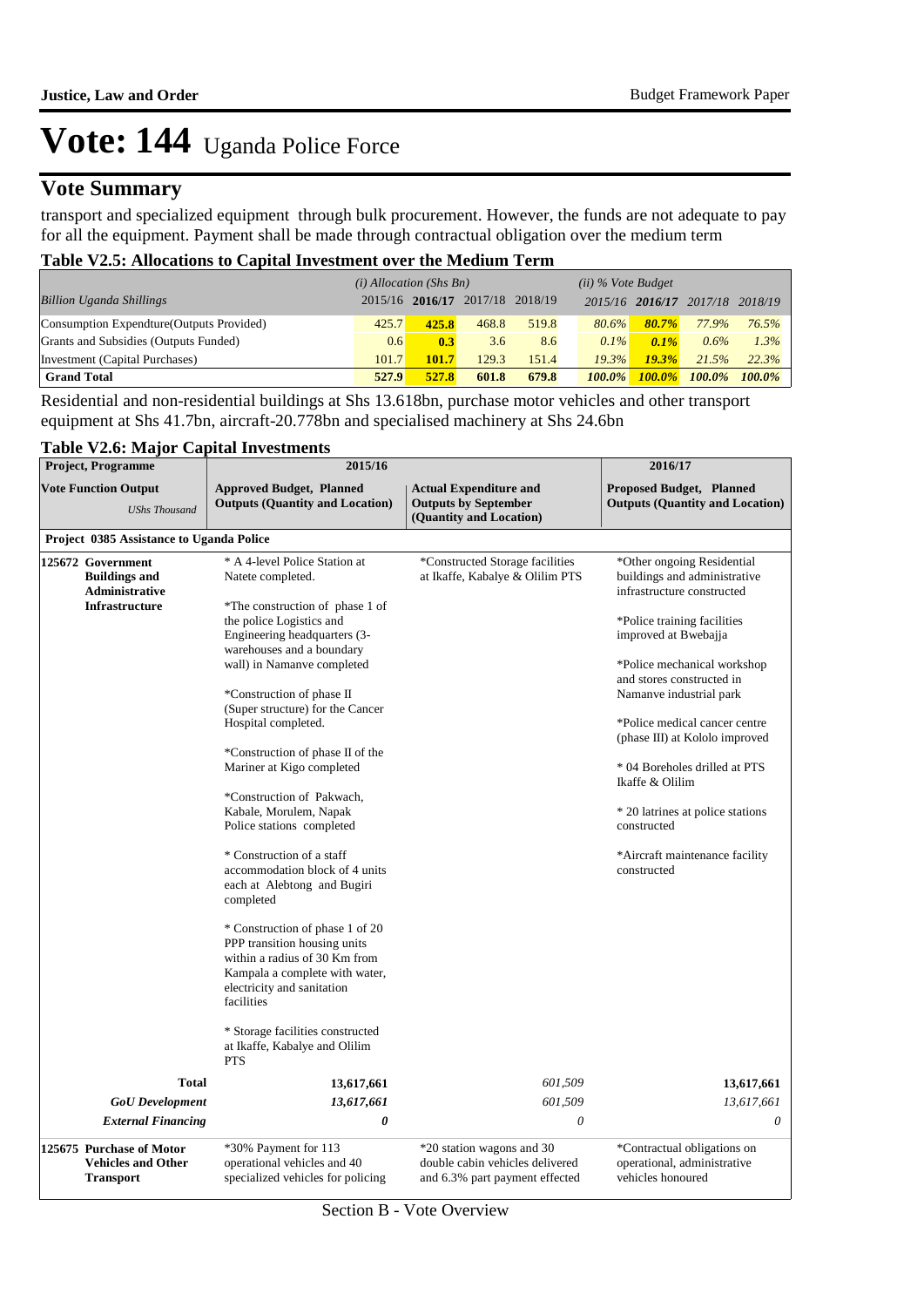| <b>Vote Summary</b> |
|---------------------|
|                     |

| <b>Project, Programme</b>                                            | 2015/16                                                                                                                                                                                                                                                                                                                                                                                                    |                                                                                                       | 2016/17                                                                       |
|----------------------------------------------------------------------|------------------------------------------------------------------------------------------------------------------------------------------------------------------------------------------------------------------------------------------------------------------------------------------------------------------------------------------------------------------------------------------------------------|-------------------------------------------------------------------------------------------------------|-------------------------------------------------------------------------------|
| <b>Vote Function Output</b><br><b>UShs Thousand</b>                  | <b>Approved Budget, Planned</b><br><b>Outputs (Quantity and Location)</b>                                                                                                                                                                                                                                                                                                                                  | <b>Actual Expenditure and</b><br><b>Outputs by September</b><br>(Quantity and Location)               | <b>Proposed Budget, Planned</b><br><b>Outputs (Quantity and Location)</b>     |
| Equipment                                                            | the 2016 general elections under<br>a 4year credit financing facility<br>with effect from FY 2014/15<br>made<br>* 35% payment towards the<br>supplied 2 twin engine<br>helicopters made<br>* Additional 112 Operational<br>vehicles, 46 specialized vehicles<br>and 1,900 motor cycles to<br>support the management and<br>provision of security for 2016<br><b>National General Elections</b><br>procured | *Procured 2 Twin engine<br>Helicopters and made 33.6%<br>part payment                                 | * Contractual obligation on<br>helicopters honoured                           |
| <b>Total</b>                                                         | 62,539,322                                                                                                                                                                                                                                                                                                                                                                                                 | 9,641,658                                                                                             | 62,539,323                                                                    |
| <b>GoU</b> Development                                               | 62,539,322                                                                                                                                                                                                                                                                                                                                                                                                 | 9,641,658                                                                                             | 62,539,323                                                                    |
| <b>External Financing</b>                                            | 0                                                                                                                                                                                                                                                                                                                                                                                                          | 0                                                                                                     | 0                                                                             |
| 125677 Purchase of<br><b>Specialised</b><br>Machinery &<br>Equipment | * Bulk procurement of<br>specialized POM, Counter<br>terrorism, ICT and other<br>specialized equipment done                                                                                                                                                                                                                                                                                                | Procurement process for<br>specialized machinery initiated,<br>orders placed and awaiting<br>delivery | *Contractual obligation on<br>specialized machinery and<br>equipment honoured |
| <b>Total</b>                                                         | 24,626,786                                                                                                                                                                                                                                                                                                                                                                                                 | 0                                                                                                     | 24,626,786                                                                    |
| <b>GoU</b> Development                                               | 24,626,786                                                                                                                                                                                                                                                                                                                                                                                                 | 0                                                                                                     | 24,626,786                                                                    |
| <b>External Financing</b>                                            | 0                                                                                                                                                                                                                                                                                                                                                                                                          | 0                                                                                                     | $\theta$                                                                      |

#### **(iv) Vote Actions to improve Priority Sector Outomes**

Operationalize the Police college at Bwebajja. Improve office and residential accommodation as well as police personnel welfare. Pay contractual obligations for operational vehicles and specialized machinery and transport equipment. Build on the agricultural productive capacity of the force to provide own food and reduce on cost of feeding in operations, strengthen the garment factory and expand the duty free shop. Strengthen community engagement in crime prevention.

#### **Table V2.7: Priority Vote Actions to Improve Sector Performance 2015/16 Planned Actions: 2015/16 Actions by Sept: 2016/17 Planned Actions: MT Strategy: Sector Outcome 1: Strenghtened legal and policy frameworks for JLOS operations and national development** Vote Function: 12 56 Police Services *VF Performance Issue: Inadequate infrastructure and Logistical programs for the police in areas of transport, housing and office accomodation.* Conclude negotiation on PPP, complete the super structure of the Cancer Hospital & Nateete Police station. Conclude procurement for Police college structures in Bwebaja on Entebbe Road. Undertake construction in PRDP areas using Hydrafoam. Improve police welfare **Expedite** Expedite the implementation of Public Private Partnership. Construct cheap accommodation using Hydra foam technology Completed procurement of Bwebajja Police College. Nateete Police station and the Cancer hospital undergoing construction. Negotiation for PPP ongoing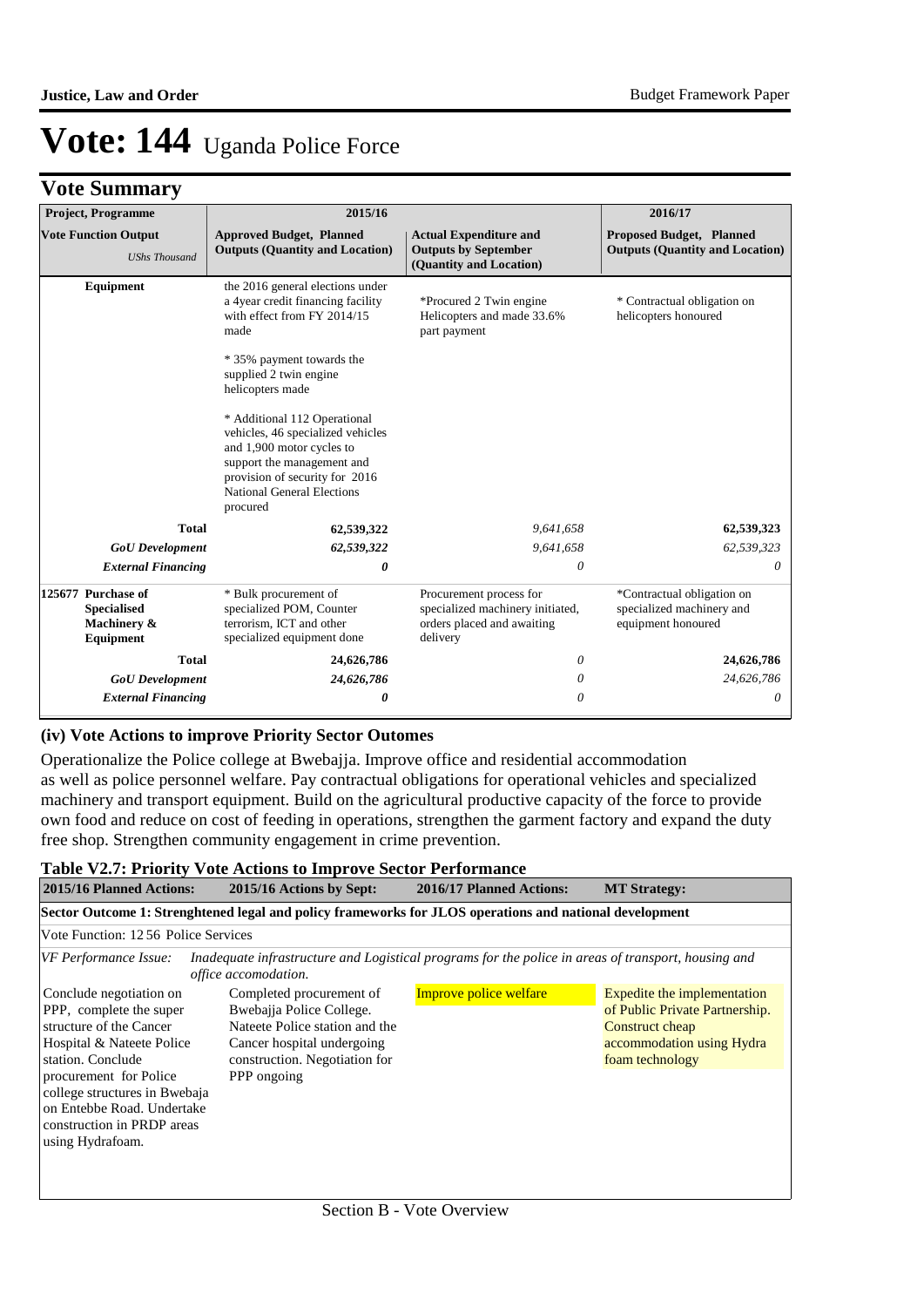## **Vote Summary**

| 2015/16 Planned Actions:                                                                                                                                                                                                                                                                                                                                                | 2015/16 Actions by Sept:                                                                                                                                                                                                                                  | 2016/17 Planned Actions:                                                            | <b>MT Strategy:</b>                                                                                                                                                                                                        |
|-------------------------------------------------------------------------------------------------------------------------------------------------------------------------------------------------------------------------------------------------------------------------------------------------------------------------------------------------------------------------|-----------------------------------------------------------------------------------------------------------------------------------------------------------------------------------------------------------------------------------------------------------|-------------------------------------------------------------------------------------|----------------------------------------------------------------------------------------------------------------------------------------------------------------------------------------------------------------------------|
| VF Performance Issue:                                                                                                                                                                                                                                                                                                                                                   | Procure Automated Fingerprint Information System (AFIS) to process finger prints and speedy<br>investigation prosecution of cases. Police related laws reviewed and amended, ensure discipline in the<br>force and implement the Strategic Policing Plan. |                                                                                     |                                                                                                                                                                                                                            |
| Lobby for funds to equip the<br>Lobbying still ongoing to<br>regional police laboratory. 26<br>secure funding for the regional<br>laboratory. Crime records<br>Regional headquarters<br>connected with Crime<br>management System and<br>Human Resource management<br>Records management system<br>and Human Resource<br>System undergoing upgrade<br>Management system |                                                                                                                                                                                                                                                           | Acquire the state of the art<br>equipment to enhance<br>scientific crime management | Enhance quality of<br>intelligence-led investigations<br>and scientific based analysis of<br>evidence for speedy disposal<br>of cases. Improve on<br>management and supervision<br>of personnel                            |
|                                                                                                                                                                                                                                                                                                                                                                         | Sector Outcome 2: Access to JLOS services particularly for the vulnerable persons enhanced                                                                                                                                                                |                                                                                     |                                                                                                                                                                                                                            |
| Vote Function: 12.56 Police Services                                                                                                                                                                                                                                                                                                                                    |                                                                                                                                                                                                                                                           |                                                                                     |                                                                                                                                                                                                                            |
| VF Performance Issue:                                                                                                                                                                                                                                                                                                                                                   | Recruit personnel and provide appropriate training.                                                                                                                                                                                                       |                                                                                     |                                                                                                                                                                                                                            |
| Train additional 3,500 police<br>officers to boost police<br>strength from 42,735 to<br>46,235 officers.                                                                                                                                                                                                                                                                | Recruited 3500 new officers<br>and currently training at<br>Masindi                                                                                                                                                                                       | Induct and equip new<br>personnel with professional<br>specilaized skills           | Increase police strength to<br>improve police: population<br>ratio from 1: 819 to 1:704<br>(with a population of 35M)<br>against 49,735 police<br>officers). Develop skills and<br>increase visibility to reduce<br>crime. |

### *V3 Proposed Budget Allocations for 2016/17 and the Medium Term*

*This section sets out the proposed vote budget allocations for 2016/17 and the medium term, including major areas of expenditures and any notable changes in allocations.* 

#### **Table V3.1: Past Outturns and Medium Term Projections by Vote Function\***

| Table voili Tabl Outturns and inculant Term I rejections by voic I anchon |                           |                        |                                |         |         |         |
|---------------------------------------------------------------------------|---------------------------|------------------------|--------------------------------|---------|---------|---------|
|                                                                           | 2015/16                   |                        | <b>MTEF Budget Projections</b> |         |         |         |
|                                                                           | 2014/15<br><b>Outturn</b> | Appr.<br><b>Budget</b> | Spent by<br><b>End Sept</b>    | 2016/17 | 2017/18 | 2018/19 |
| Vote: 144 Uganda Police Force                                             |                           |                        |                                |         |         |         |
| 1256 Police Services                                                      | 370.008                   | 527.933                | 111.882                        | 527.769 | 601.778 | 679.836 |
| <b>Total for Vote:</b>                                                    | 370.008                   | 527.933                | 111.882                        | 527.769 | 601.778 | 679.836 |

#### **(i) The Total Budget over the Medium Term**

The Indicative Planning Figures for UPF over the medium term are; Shs 527.769bn in FY 2016/17, Shs 601.778bn in FY 2017/18 and Shs 679.836bn in FY 2018/19

#### **(ii) The major expenditure allocations in the Vote for 2016/17** RECURRENT ITEMS:

Salary and wages at Shs194.887bn, feeding at Shs 50.2bn, Uniform-14.2bn, Fuel, oils and lubricants at shs 46.4bn, utilities at Shs 18.192bn, Training at Shs 21.3bn, vehicle, equipment & building maintenance at Shs 10.8bn, Classified expenditure at Shs 19.9bn, Travel inland & abroad at Shs 12bn

#### CAPITAL: CODE 0385 ASSISTANCE TO UGANDA POLICE

Procure and title Police land at Shs 0.48bn, construct residential and non-residential buildings at Shs 13.618bn, purchase motor vehicles and other transport equipment at Shs 41.7bn, aircraft-20.778bn and specialised machinery at Shs 24.6bn

#### **(iii) The major planned changes in resource allocations within the Vote for 2016/17**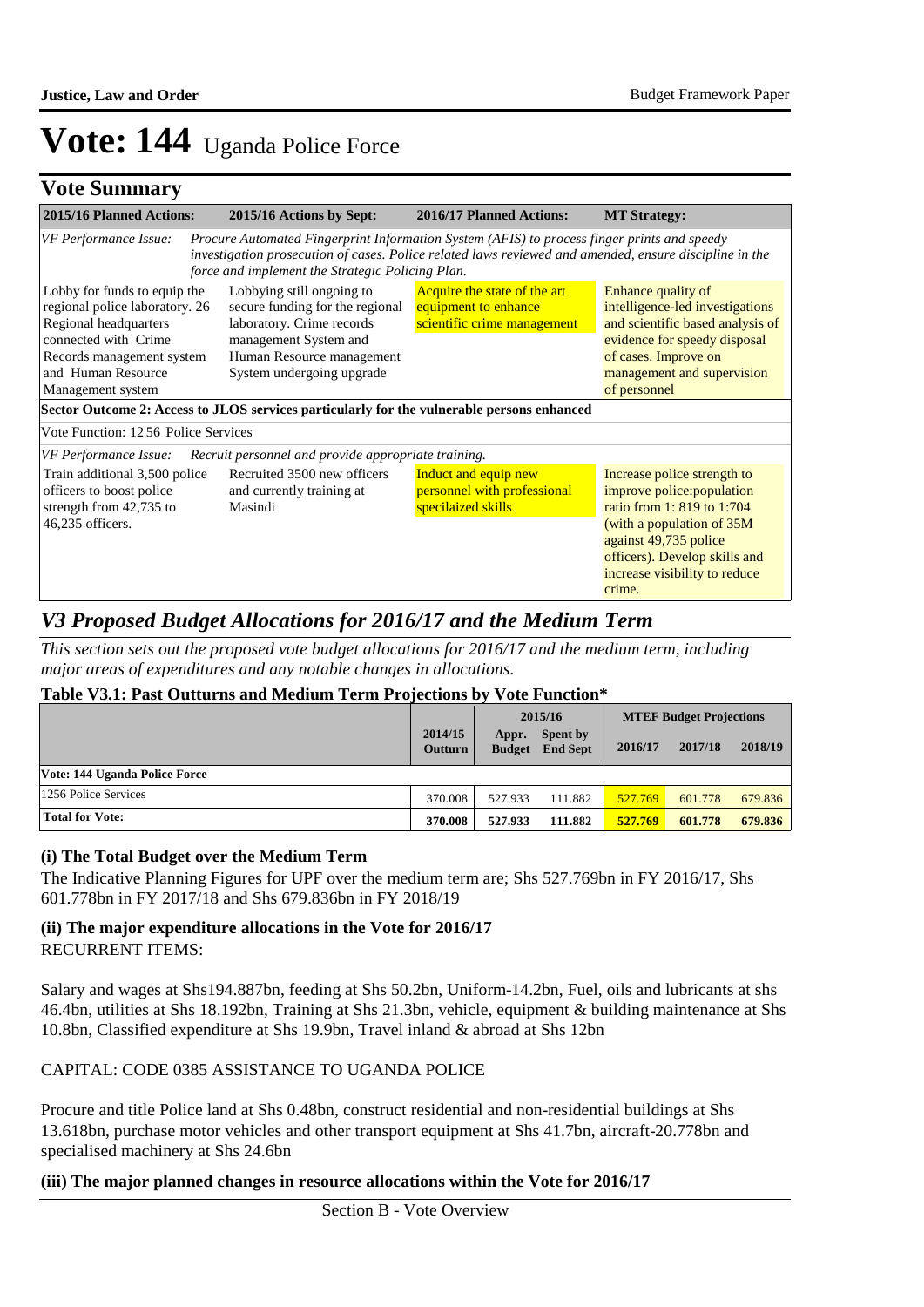### **Vote Summary**

Pay for contractual obligations on transport, specialized equipment and helicopters. Improve aerial and marine capabilities

#### **Table V3.2: Key Changes in Vote Resource Allocation**

| <b>Changes in Budget Allocations and Outputs from 2015/16 Planned Levels:</b><br>2016/17 | 2017/18                                                 | 2018/19                                                                                                                    | <b>Justification for proposed Changes in</b><br><b>Expenditure and Outputs</b>          |
|------------------------------------------------------------------------------------------|---------------------------------------------------------|----------------------------------------------------------------------------------------------------------------------------|-----------------------------------------------------------------------------------------|
| Vote Function: 1202 Police Services                                                      |                                                         |                                                                                                                            |                                                                                         |
| Output:                                                                                  | 1256 02 Criminal Investigations                         |                                                                                                                            |                                                                                         |
| <b>UShs Bn:</b>                                                                          | 0.459 UShs Bn:                                          | 5.352 UShs Bn:                                                                                                             | $10.352$ >> This is vital to equip police officers                                      |
| <b>**</b> Provision of induction                                                         | <b>** Provision of induction</b>                        | <b>** Provision of induction</b>                                                                                           | with requisite skills counter                                                           |
| training to new CID                                                                      | training to new CID                                     | training to new CID                                                                                                        | contemporary sophistication of crime                                                    |
| officers, specialized and                                                                | officers, specialized and                               | officers, specialized and                                                                                                  |                                                                                         |
| skilled training and case                                                                | skilled training and case                               | skilled training and case                                                                                                  |                                                                                         |
| backlog management                                                                       | backlog management                                      | backlog management                                                                                                         |                                                                                         |
| Output:                                                                                  | 1256 07 Other Specialised Police Services               |                                                                                                                            |                                                                                         |
| <b>UShs Bn:</b>                                                                          | $2.247$ UShs Bn:                                        | 8.823 UShs Bn:                                                                                                             | $13.823$ >> Facilitation of specilaized units                                           |
| <b>**</b> The specialized units                                                          | ** The specialized units                                | ** The specialized units                                                                                                   | helps to address specific unique crimes                                                 |
| have been expanded to the                                                                | have been expanded to the                               | have been expanded to the                                                                                                  | such as on water, environment, tourism                                                  |
| countryside and need                                                                     | countryside and need                                    | countryside and need                                                                                                       | and others                                                                              |
| adequate maintenance for                                                                 | adequate maintenance for                                | adequate maintenance for                                                                                                   |                                                                                         |
| efficient service delivery to                                                            | efficient service delivery to<br>the communities.       | efficient service delivery to<br>the communities.                                                                          |                                                                                         |
| the communities.                                                                         |                                                         |                                                                                                                            |                                                                                         |
| Output:                                                                                  | 1256 08 Police Accommodation and Welfare                |                                                                                                                            |                                                                                         |
| <b>UShs Bn:</b>                                                                          | $-3.316$ UShs Bn:                                       | 2.984 UShs Bn:                                                                                                             | $7.984$ >> Police fleet has increased and needs<br>to be maintained for operational and |
| <b>**</b> Provision of uniforms,                                                         | <b>**</b> Provision of uniforms,                        | <b>**</b> Provision of uniforms.<br>fuel, feeding, maitenance of fuel, feeding, maitenance of fuel, feeding, maitenance of | functional readiness                                                                    |
| vehicles and machinery,                                                                  | vehicles and machinery,                                 | vehicles and machinery,                                                                                                    |                                                                                         |
|                                                                                          |                                                         | renovations and payment of renovations and payment of renovations and payment of                                           |                                                                                         |
| utilities.                                                                               | utilities.                                              | utilities.                                                                                                                 |                                                                                         |
| Output:                                                                                  | 1256 10 Police Administrative and Support Services      |                                                                                                                            |                                                                                         |
| <b>UShs Bn:</b>                                                                          | $0.221$ UShs Bn:                                        | 4.316 UShs Bn:                                                                                                             | $9.316$ >> This improves performance tailored                                           |
|                                                                                          |                                                         | ** Provision for recruitment ** Provision for recruitment ** Provision for recruitment                                     | to public demands and contemporary                                                      |
| and specialised skills                                                                   | and specialised skills                                  | and specialised skills                                                                                                     | challenges                                                                              |
| training to improve police                                                               | training to improve police                              | training to improve police                                                                                                 |                                                                                         |
| services and performance                                                                 | services and performance                                | services and performance                                                                                                   |                                                                                         |
| Output:                                                                                  | 1256 51 Cross Border Criminal investigations (Interpol) |                                                                                                                            |                                                                                         |
| <b>UShs Bn:</b>                                                                          | $-0.298$ UShs Bn:                                       | $3.069$ UShs Bn:                                                                                                           | $8.069$ >> This facilitates regional and                                                |
| $*$ <sup>*</sup> Contribution to                                                         | **Contribution to                                       | **Contribution to                                                                                                          | international information sharing                                                       |
| international                                                                            | international                                           | international                                                                                                              | against the vices of transnational and                                                  |
| obligations/organizations,                                                               | obligations/organizations,                              | obligations/organizations,                                                                                                 | global crime                                                                            |
| participation in global crime participation in global crime                              |                                                         | participation in global crime                                                                                              |                                                                                         |
| fighting for a and UN                                                                    | fighting fora and UN                                    | fighting fora and UN                                                                                                       |                                                                                         |
| missions                                                                                 | missions                                                | missions                                                                                                                   |                                                                                         |

## *V4: Vote Challenges for 2016/17 and the Medium Term*

UNFUNDED AND UNDERFUNDED FOR FY 2016/2017 *This section sets out the major challenges the vote faces in 2016/17 and the medium term which the vote has been unable to address in its spending plans.*

Recurrent

Salary shortfall of Shs 41.3bn

Police recruited 3,000 PPCs and 500 cadets currently undergoing training at PTS Kabalye. They are supposed to access the payroll when they pass out in the last quarter of the FY2015/16, but there is no wage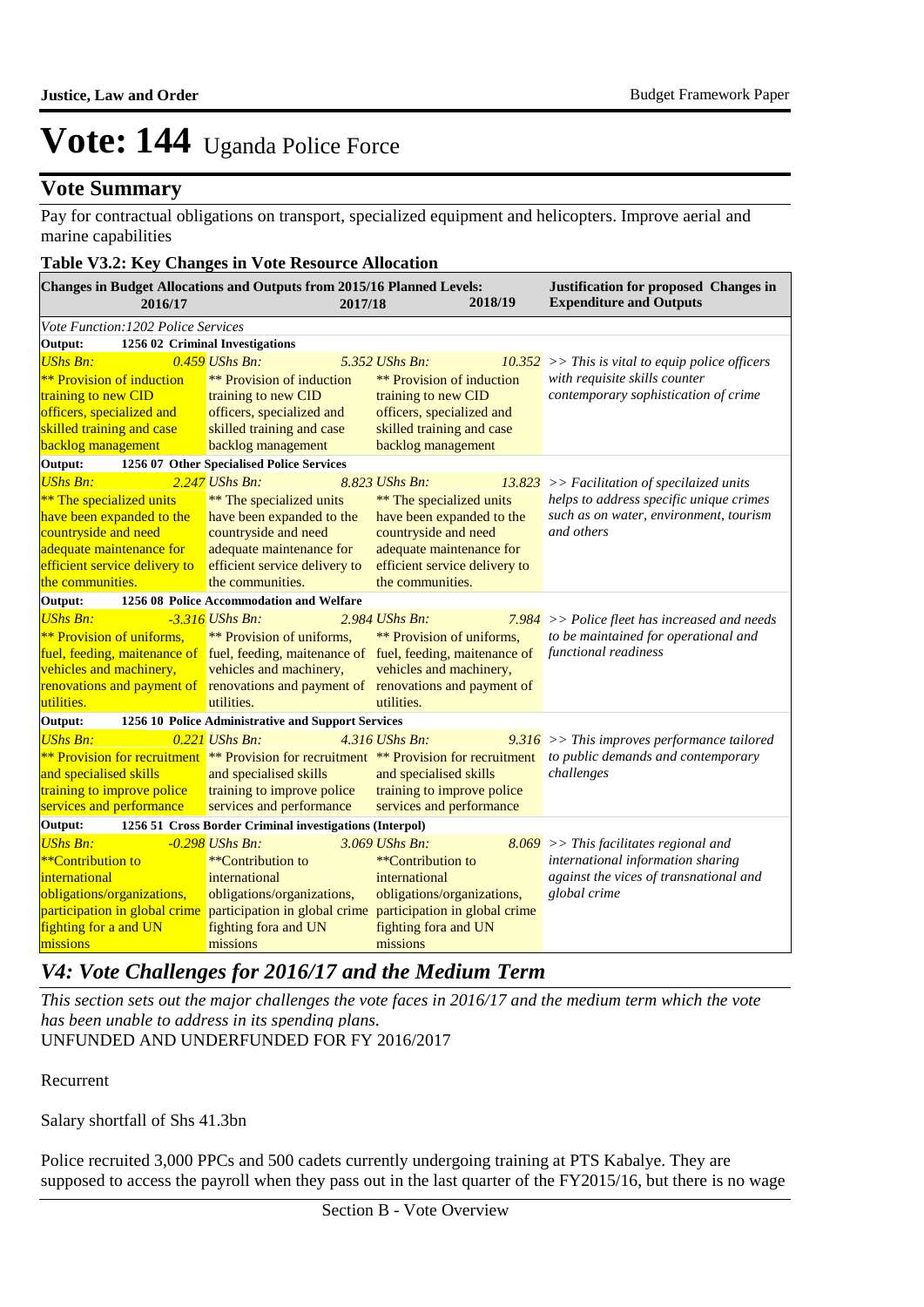### **Vote Summary**

provision thus creating a shortfall of Shs 38bn. Additionally, officers who were promoted have not been paid salary arrears amounting to Shs 3.3bn

Policing the post 2016 general elections (Shs 51.1bn)

The experience is that after elections there is always a spate of violence which normally takes a big chunk of police budget to contain. During that time, every police officer gets out of the barracks to the field to ensure law and order. The operational budget covers feeding, consumables, fuel, maintenance of vehicles & equipment, training and intelligence gathering. This requires additional budget of Shs 51.1bn

Training of volunteer crime preventers (Shs 37.4bn)

Police plans to train 200,000 crime preventers under the new community policing strategy to cascade the crime prevention model upto village level considering its impact in fighting crime. We need Shs 187,000 to train a crime preventer for 30 days in the basics of policing. However, this requires Shs 37.4bn

Shortfalls on Operational budget (shortfall shs32bn)

#### Maintenance & Repairs (Shs 12bn)

The Police fleet and equipment has increased drastically but with no corresponding funds for maintenance spare parts, fuel, oils and lubricants- whose costs have increased as a result of inflation. There is need for additional funding of shs12bn to ensure prompt functionality and mobility of the operational vehicles

Feeding in Operations (shs 30bn) Impromptu deployments during demonstrations, riots and clan clashes call for logistical support to the troops in terms of food.

Ground Rent for Nsambya barracks (shs 25bn)

The landlord - the catholic church- is demanding to be paid Shs 25bn for the occupancy of Nsambya barracks

Utilities (Water and Electricity):

Police requires Shs 22.2bn for electricity and shs 7.455bn for water. The current provision of Shs 11.66bn for electricity and shs 6.029bn for water is in adequate.

However, UPF has started the installation of prepaid meters for both electricity and water as a cost saving measure.

### CAPITAL

### INFRASTRUCTURE DEVELOPMENT

### Staff Accommodation (Shs 20bn)

We thank government for allowing the recruitment of the 7,000 new personnel. This will increase visibility and improve police to population ratio from 1:842 to 1:754 basing on the census population of 35M people, when they complete training (International standard 1:500). However, this increment in number is not proportionate to the staff accommodation demand. Currently police is able to house only 24% (9,409) of the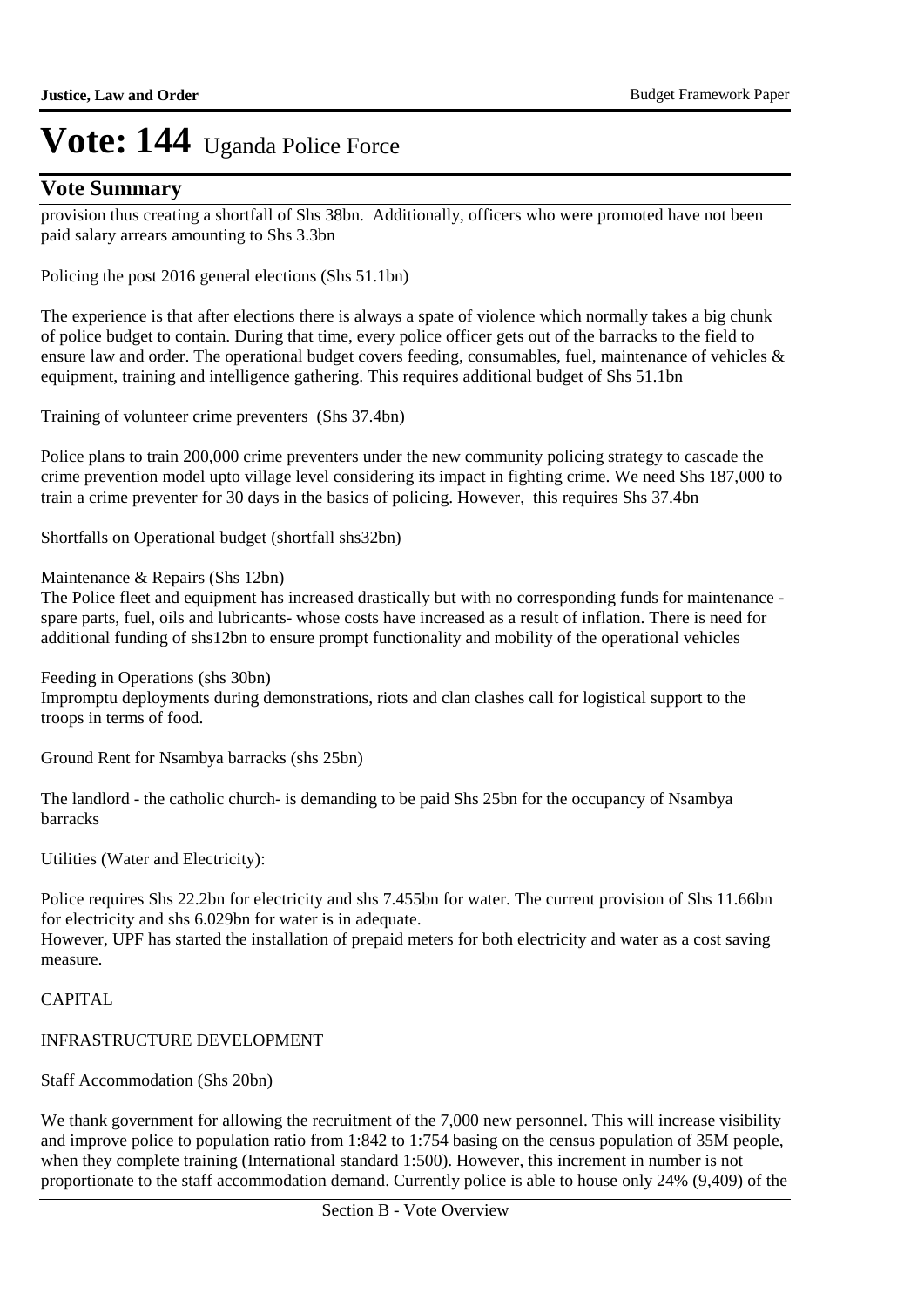### **Vote Summary**

39,422 entitled staff (PPC-IP) leaving a gap of 30,013. With the new 6,000 staff passed out, the housing gap shall increase to 36,013 reducing the percentage of housed staff to 20.9%.

Police designed two strategies to address this challenge;

The PPP arrangement, by constructing 7,300 housing units in Kampala Metropolitan Area, a new Head office and a Police training Academy.

Police has got a Partner with whom negotiation is in advance stages and have so far offered to construct: 1. An academy at kabalye in Masindi

- 
- 2. A fire and Rescue Services Headqaurters at Kibuli
- 3. 220 Staff houses at Kibuli.

All these in exchange for part of the land at Kibuli PTS, and the Current FRS HQ. However, they have requested for tax exemption/holiday on building materials that are to be imported.

On the second front; is the continued capitalization of the construction unit.

The Construction unit now has 20 Hydra form machines, 2 tipper trucks, a self loading truck and a back hoe loader with personnel strength of 4 Engineers and 200 trained staff in the technology.

This small capacity has enabled the construction of 120 housing units under PRDP which has greatly improved the accommodation status

Police requests government to have a deliberate affirmative intervention to solve this acute accommodation problem through budget support. Police proposes that if funded with Shs 100bn in the next 5 years (Shs 20bn p.a), police will be able to construct 500 housing units per year.

Lack of furniture and equipment for operationalization of the Police Staff College at Bwebajja (Shs 4.5bn)

Police procured land and buildings for a staff college at Bwebajja to save on the cost of training abroad. The college needs to be equipped with appropriate assortment of training equipment and furniture and will require shs 4.5bn

Also Kabalye Training school requires additional classroom blocks, Library, dormitories and staff accommodation

Inadequate Operations and Maintenance (O&M) facilities for transport and specialized equipment (shs 10bn)

Police through contractual obligation has acquired additional 113 operational and 40 specialized vehicles, 2 new twin engine helicopters, refurbished one helicopter and specialized equipment that need to be well maintained to ensure their optimal operational capacity.

However, there are limited Maintenance facilities(O&M) which lead to ineffective maintenance schedule. The Police requires US\$ 14.7m:

1. A maintenance centre for the helicopters US\$ 5m:

-Land at Jinja airstrip

-Hanger and service centre

- Taxing Lane&yard

- Offices and stores

2. UPF plans to establish 2 Regional vehicle maintenance centres in Gulu and Mbarara at US\$ 1.7m

3. Police now has 32 vessels including fire fighting boats .However, there is no garage (Mariner) where they can dock for repairs and undertake maintenance at US\$8m.

Inadequate provision for surveying and titling of land. Shs 4.3bn is required to secure police land.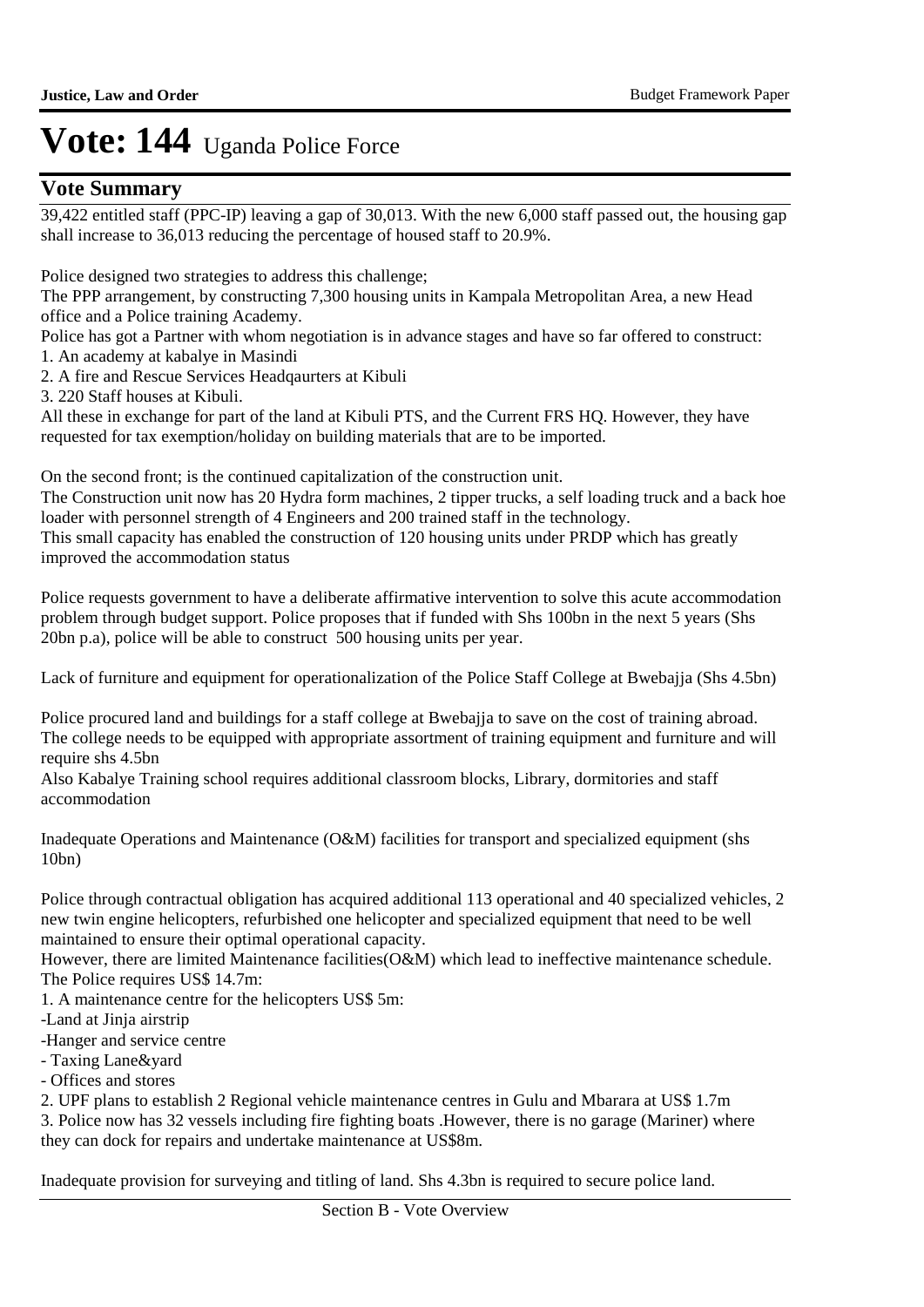## **Vote Summary**

#### BUILDING POLICING SYSTEM ON ICT PLATFORM:

i.Expansion of the Close Circuit Television (CCTV) and Electronic Surveillance System

ICT is now the global trend of doing business and for security; it is a base for enhancing pro active policing. Currently the CCTV covers some key areas in the Kampala Central business District and Entebbe road to monitor crime and incidents at road junctions, roundabouts, busy streets, crime prone areas, and vital installations (CHOGM Corridor). The second phase of the CCTV is to cover the KMP satellite cities of Ntina, Nakulabye, Busega, Kawempe, Makindye, Kireka. This expansion requires shs 3bn

ii. Enhancing secure wireless communication

With the global ICT transformation, Police has to incorporate the use of mobile networks, data communication services and upgrade the radio communications (VHF/HF/Tetra/GPS Mapping) to all the 129 districts/divisions, 296 police stations and 1,882 police posts in order to improve response, networking and to relay quick and credible data . This requires shs 10bn but only shs 1.3bn has been provided.

| <b>Additional Requirements for Funding and</b><br><b>Outputs in 2016/17:</b>                                                                                                                                     | <b>Justification of Requirement for</b><br><b>Additional Outputs and Funding</b>                                                                                                                                                                                                                                                                                                                                                                                                                                                                                                                                                                                                                                                         |
|------------------------------------------------------------------------------------------------------------------------------------------------------------------------------------------------------------------|------------------------------------------------------------------------------------------------------------------------------------------------------------------------------------------------------------------------------------------------------------------------------------------------------------------------------------------------------------------------------------------------------------------------------------------------------------------------------------------------------------------------------------------------------------------------------------------------------------------------------------------------------------------------------------------------------------------------------------------|
| Vote Function: 1201 Police Services                                                                                                                                                                              |                                                                                                                                                                                                                                                                                                                                                                                                                                                                                                                                                                                                                                                                                                                                          |
| Output:<br>1256 01 Area Based Policing Services                                                                                                                                                                  |                                                                                                                                                                                                                                                                                                                                                                                                                                                                                                                                                                                                                                                                                                                                          |
| <b>UShs Bn:</b><br>28.027<br>** Additional funds of Shs 28.027bn for fuel and<br>maintenance of helicopters, vehicles, equipment and vessels<br>for effective policing operations                                | $\gg$ Police is operating 842 vehicles and equipment, 3,347 motor<br>cycles, 32 vessels, and will soon receive 2 helicopters. There is<br>need for additional Shs 22.027bn for fuel, Shs 4bn for repairs<br>and of Shs 2bn for vessels.                                                                                                                                                                                                                                                                                                                                                                                                                                                                                                  |
| Output:<br>1256 02 Criminal Investigations                                                                                                                                                                       |                                                                                                                                                                                                                                                                                                                                                                                                                                                                                                                                                                                                                                                                                                                                          |
| <b>UShs Bn:</b><br>48.900<br>** For the last 5 years, CIID has accummulated a case<br>backlog of about 300,000 cases which jeopardises the<br>dispensation of justice.                                           | $>>$ The Directorate needs to be adequately funded to be able to<br>investigate and conclude all crimes. Due to inadequate funding,<br>CIID is incapacitated and cannot investigate and conclude all<br>cases registered. For example; to investigate a capital offence,<br>CIID needs shs. 2,102,027. However, the funding for CID<br>investigations in 2013 was shs 4,852,789,000 This means out of<br>the 25,550 capital cases registered in 2013, (Homicide 2,326,<br>Robberies 3,620, Fraud 9,998, Terrorism 8, Defilement 9,598),<br>only 2,308 (9%) could be investigated leaving 23,242 (91%) as<br>case backlog. Therefore for CIID to be able to complete<br>investigations of capital cases, it requires Shs 48.9bn annually. |
| Output:<br>1256 09 Police, Command, Control and Planning                                                                                                                                                         |                                                                                                                                                                                                                                                                                                                                                                                                                                                                                                                                                                                                                                                                                                                                          |
| <b>UShs Bn:</b><br>8.000<br>Police is renting 302 offices and staff houses at Shs 5bn.<br>Police is also to capitalize its Engineering Department at Shs<br>3.0bn. Shortfall of Shs 38bn on salary for personnel | $\gg$ Police lacks adequate office and residential accommodation<br>and the problem has been exacerbated by the creation of new<br>districts and sub counties where police has no such<br>accommodation. The Shs 3.9bn provided in the MTEF for rent is<br>inadequate which requires additional Shs 1.1bn. Police requires<br>to capitalize its Engineering Department to cope up with the<br>challenge of inadequate accommodation. Complete Nateete police<br>station.                                                                                                                                                                                                                                                                 |
| Output:<br>1256 10 Police Administrative and Support Services                                                                                                                                                    |                                                                                                                                                                                                                                                                                                                                                                                                                                                                                                                                                                                                                                                                                                                                          |
| <b>UShs Bn:</b><br>** Training of 3000 SPCs and 200,000 crime preventers,<br>refresher courses for 5,000 in-service personnel in Human<br>Rights, specialized and managerial courses                             | $>>$ Police has recruited 7,000 new personnel as per the cabinet<br>approval. This will improve the police : population ratio from<br>1:928 to 1:757 when they complete training basing on the Census<br>population of 35M people against a strength of 46235. However,<br>the allocation for training new recruits leaves no funding for the<br>training of former LAPs and SPCs that were integrated into the                                                                                                                                                                                                                                                                                                                          |

#### **Table V4.1: Additional Output Funding Requests**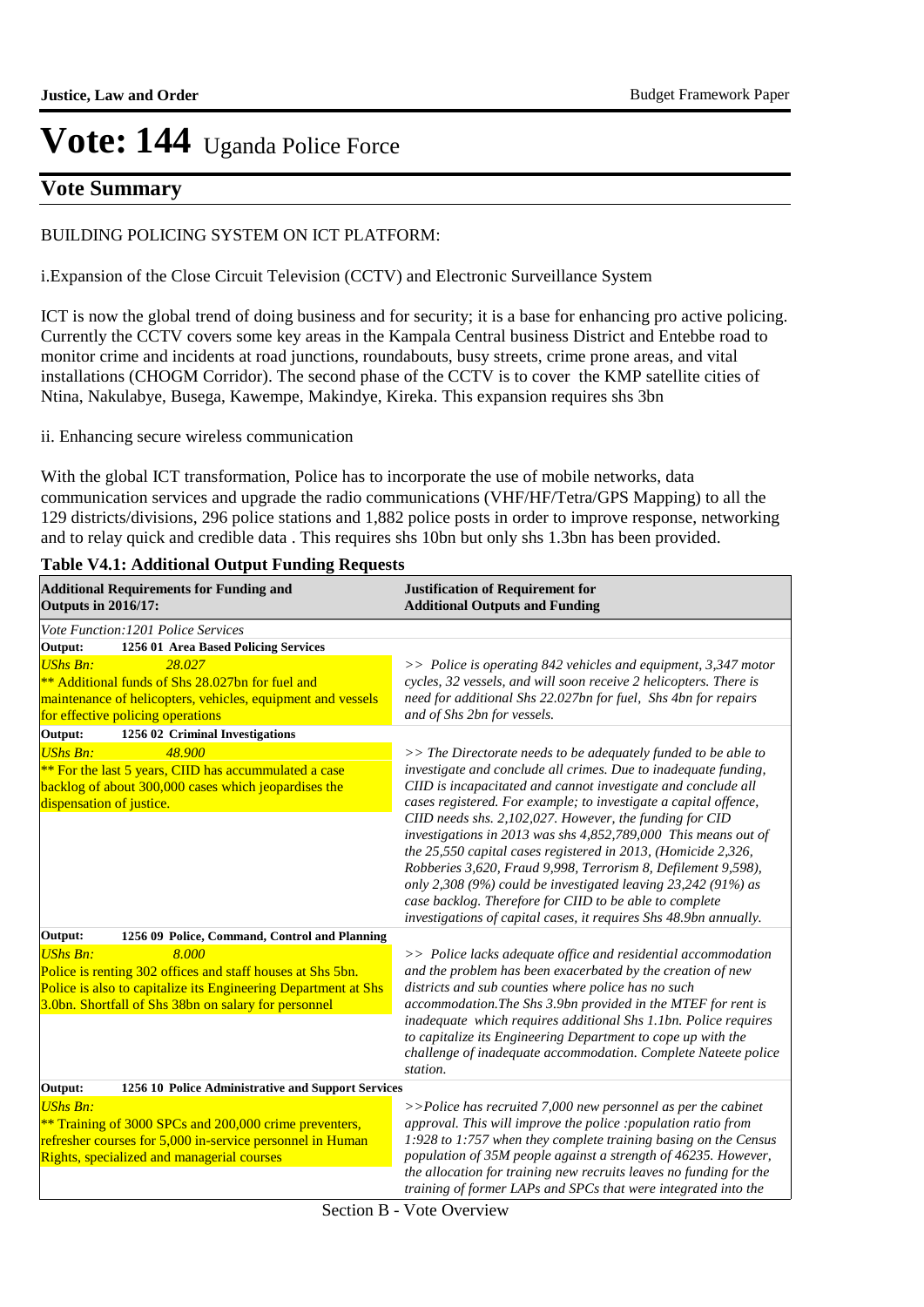### **Vote Summary**

| <b>Additional Requirements for Funding and</b><br><b>Outputs in 2016/17:</b>                                                                                                                                                                                                                                              | <b>Justification of Requirement for</b><br><b>Additional Outputs and Funding</b>                                                                                                                                                                                                                                                                                                                                                                        |  |  |
|---------------------------------------------------------------------------------------------------------------------------------------------------------------------------------------------------------------------------------------------------------------------------------------------------------------------------|---------------------------------------------------------------------------------------------------------------------------------------------------------------------------------------------------------------------------------------------------------------------------------------------------------------------------------------------------------------------------------------------------------------------------------------------------------|--|--|
|                                                                                                                                                                                                                                                                                                                           | police, refresher courses for in-service personnel in Human<br>Rights, specialized and managerial courses                                                                                                                                                                                                                                                                                                                                               |  |  |
| 1256 75 Purchase of Motor Vehicles and Other Transport Equipment<br>Output:                                                                                                                                                                                                                                               |                                                                                                                                                                                                                                                                                                                                                                                                                                                         |  |  |
| <b>UShs Bn:</b><br>$*$ 2nd installment payment for contractual obligation for<br>two new twin engine helicopters and one fixed wing aircraft,<br>vehicles and spares. Shortfall of Shs 32bn on contractual<br>obligation for specilaized equipment, vehicles and<br>helicopters. O&M facility for helicopters at Shs 30bn | >> Improve aerial capabilities, emergency and rescue services<br>and operational mobility of command to enhance police<br>operations                                                                                                                                                                                                                                                                                                                    |  |  |
| 1256 77 Purchase of Specialised Machinery & Equipment<br>Output:                                                                                                                                                                                                                                                          |                                                                                                                                                                                                                                                                                                                                                                                                                                                         |  |  |
| <b>UShs Bn:</b><br>4.000<br><b>** Expand CCTV to Ntinda &amp; Busega and wireless</b><br>communication to the 12 districts                                                                                                                                                                                                | $\gg$ Expand CCTV is to cover the KMP satellite cities of Ntina,<br>Nakulabye, Busega, Kawempe, Makindye, Kireka, Wandegeya,<br>Katwe and incorporate the use of mobile networks, data<br>communication services and upgrade the radio communications<br>(VHF/HF/Tetra/GPS Mapping) to all the 129 districts/divisions,<br>296 police stations and 1,882 police posts in order to improve<br>response, networking and to relay quick and credible data. |  |  |

*This section discusses how the vote's plans will address and respond to the cross-cutting policy, issues of gender and equity; HIV/AIDS; and the Environment, and other budgetary issues such as Arrears and NTR..* 

#### **(i) Cross-cutting Policy Issues**

*(i) Gender and Equity*

**Objective:** To improve Gender equality and equity in the Police Force

Issue of Concern : Develop a gender policy, review and align existing laws and policies to take into consideration issues of gender and Welfare of women police and spouses of police officers

*Proposed Intervensions* 

Undertake gender audit, sensitization of stakeholders and engagement of women police officers and spouses of police officers in Income Generating Activities to ameliorate their living conditions

0.5 *Budget Allocations*  UGX billion

Performance Indicators No. of gender sensitive reports

#### *(ii) HIV/AIDS*

**Objective:** To encourage behavioral change, prevention and support positive living among the police fraternity

*Issue of Concern :* Containment of HIV/AIDS spread among police officers and support to those living with HIV/AIDS

*Proposed Intervensions* 

Accredit more police health centres to handle HIV interventions such as prevention, treatment and support.

0.5 *Budget Allocations*  UGX billion

Performance Indicators Number of police heath centres providing HIV/AIDS interventions